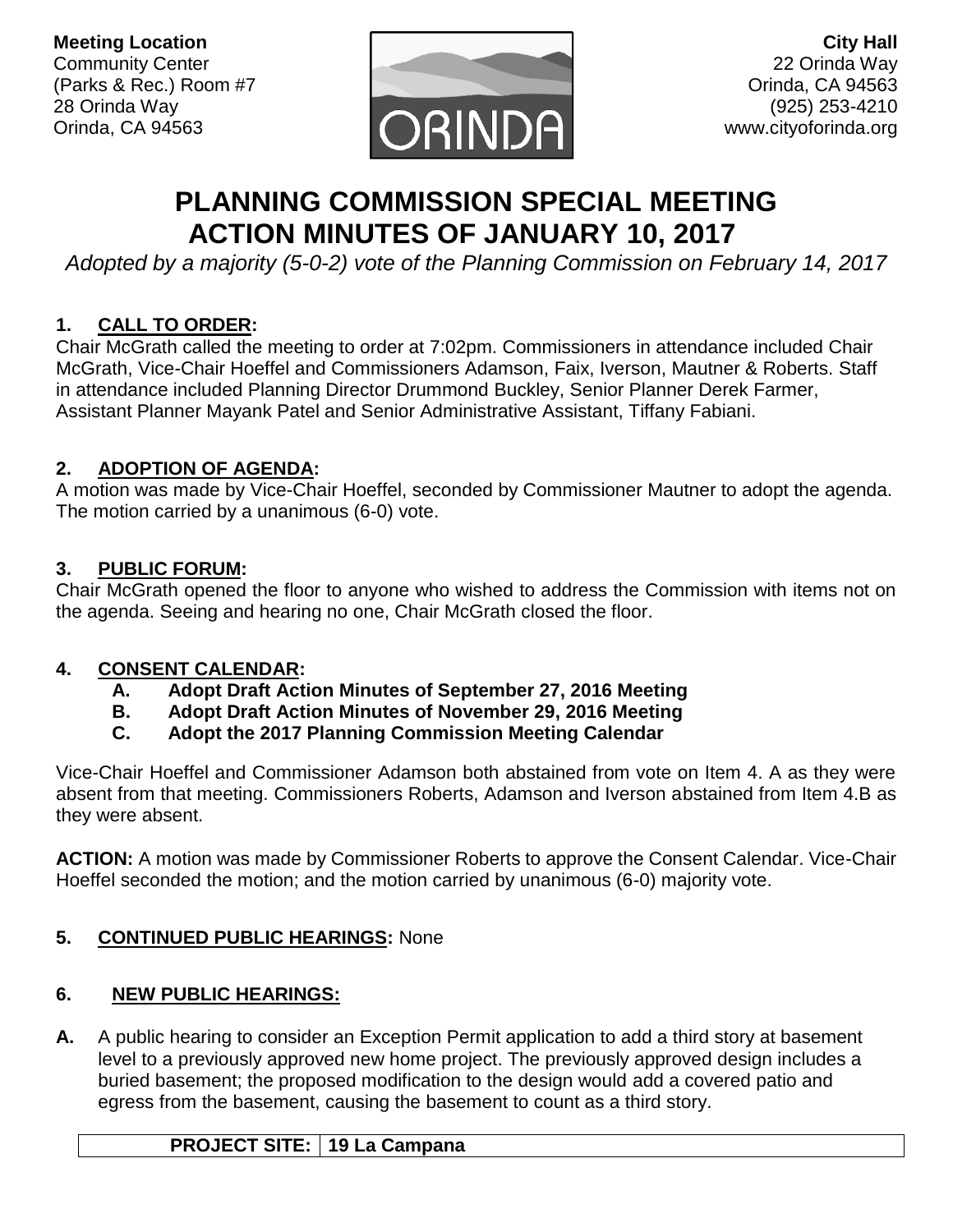| APN:                         | 262-192-016                                                                |
|------------------------------|----------------------------------------------------------------------------|
| Applications:                | <b>EXC-2016-041 (Exception Permit)</b>                                     |
|                              | Zoning Designation:   RL-20 (Residential Low Density - 20,000 square feet) |
|                              | Lot Size: $ 21,820$ square feet                                            |
|                              | Owner:   Kenton Wright                                                     |
| <b>Project Planner:</b>      | Daisy Allen, Associate Planner                                             |
| CEQA Status:                 | Categorically Exempt: CEQA guidelines §15303                               |
| <b>Staff Recommendation:</b> | Staff recommends approval of the Exception Permit                          |
|                              | application and to adopt the Statement of Official Action.                 |

#### *(Minutes in Summary, Not Verbatim)*

Staff provided a brief overview of the staff report and answered questions of the Commission to include clarification of "substantial compliance as stated in Finding "B", landscape description clarification, verifying the "trigger" of classification as above-grade that required the exception.

Chair McGrath opened the floor to the project applicant.

Mark Becker, the project applicant, provided testimony and answered questions of the Commission.

Chair McGrath calls for any and all ex parte' communications and/or site visits. Commissioners Faix, Mautner, Iverson, Roberts, Adamson and McGrath visited the site but did not speak to anyone. Vice-Chair Hoeffel visited the site previously, but did not return for this project application.

ADAMSON: Thank you for a clear and concise staff report. No issues with application and ready to move forward with approving the Exceptions permit based on reasons articulated in both staff report and draft SOA. There are no negative impacts from the composition of this access to the basement, there is no visible change from the design, no additional tree removal impacts. The basement egress that has been discussed will be barely visible and will not that this will improve fire safety. With regards to the correspondence from neighbors at 17 and 25 (La Campana) with respect to concerns of design changes, but frankly I'm at a loss to see that they will be of any significance and actually, the changes are barely visible. I'm ready to move forward to approve.

ROBERTS: I concur that the staff report made it quite clear, there is minimal impact from this requested change. I thank the applicant for walking me thru a couple of things I was a little unclear on. I would be concerned about the railing but I think staff can handle that. I do agree that the visual impact will be minimal; however that the safety guidance will be great. Therefore, I don't have any concerns about this based on negative impact, no concern with this (application) as presented.

HOEFFEL: I did not vote to approve the original plan as I thought it was too much house for this lot. Somewhat concerned by the concept of making this a 3<sup>rd</sup> story. I think is much more tactful than the prior design with the patio and now that this is effectively subgrade, and given the potential benefit for life-safety and minimal impact, with just this exception, I can be supportive of it. I am somewhat leery of the 3<sup>rd</sup> story exception given that we have a ton of very large homes that are pushing up against those restrictions, but with minimal impact, I can support it.

IVERSON: I agree with my fellow Commissioners, the president value of a 3<sup>rd</sup>-story exception worries me. I didn't find the reasons for fire safety compelling, but the balance of how non-impactful it is to the neighbors, to the overall plan, to the site, I didn't think this rose to the level of denial. With that in mind, this exception is hard to make for a 3<sup>rd</sup>-story, also thwarted on fact.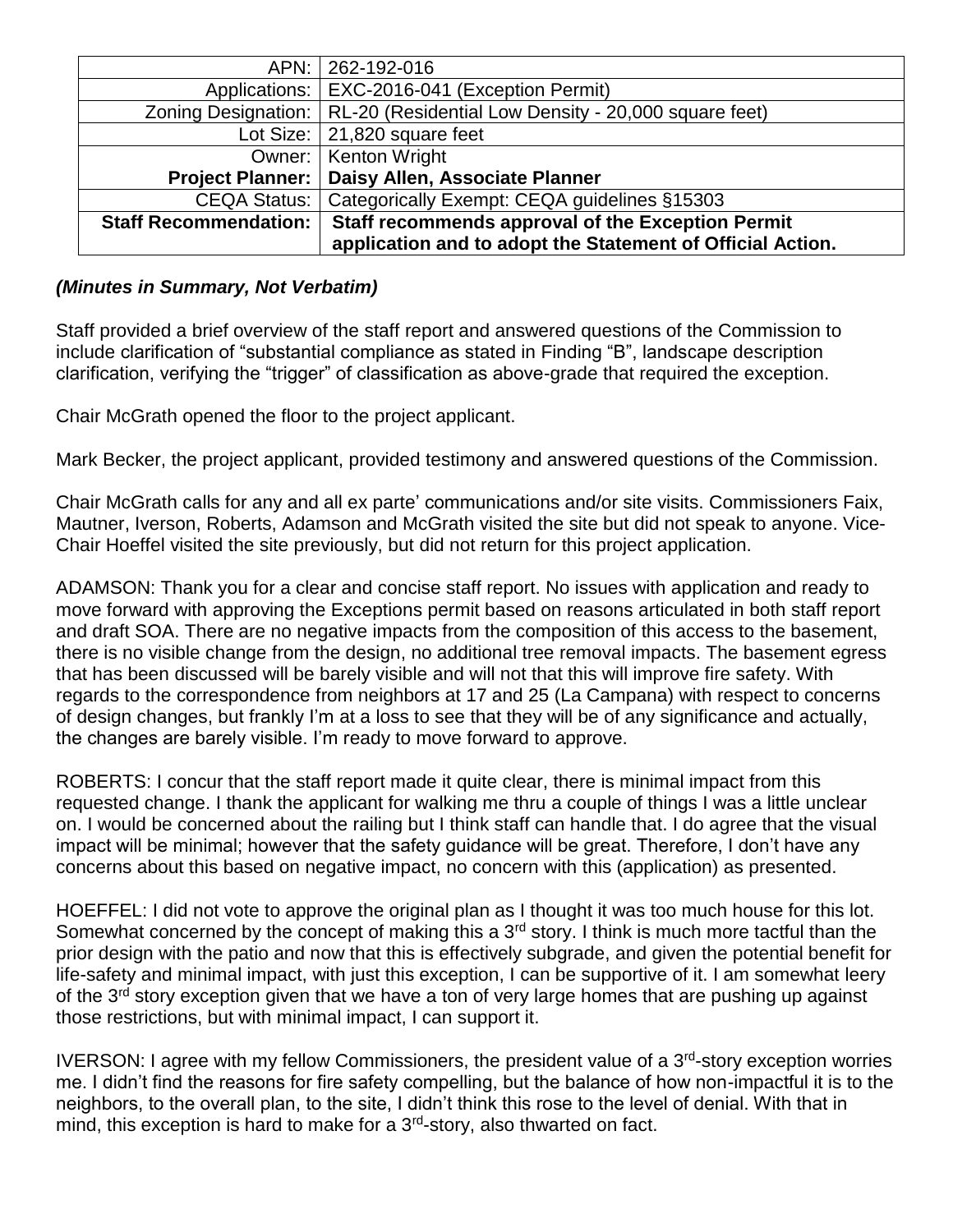MAUTNER: I'm fine with the design I think that the well is a pretty minor issue and this building doesn't read as a 3<sup>rd-</sup>story and that is one of the things we need to take into account. I hadn't thought about the safety issue with this detail and I'm fine with approving and really appreciate the amount of work that went into getting this little detail taken care of. I would vote in favor of it.

FAIX: If the application had a much bigger descend down with patio, I would be less likely to do it but it is minimal. I understand the interest in the egress which I think is good. I'm less convinced about this daylighting idea because the set of doors is so far under the portico, and when I think of a media room, I think I would not want those doors at all because of the glare. So I'm ok with this exception because it's not changing the massing of building but if it were different circumstances I would maybe not as support of it, but in this instance its fine.

MCGRATH: I was not part of the original hearing, I probably would have shared very similar concerns to Commissioner Hoeffel. There is a lot of mass to this house and I have to say that I was pretty surprised when I went out to there after reviewing the plans and seeing it at its current as-built stage, it does look pretty massive, and it does look tall relative to the street and I'm not a fan of the slippery slope of exceptions, particularly those that pertain to massing; however, in this particular request that is before us, I don't think this significantly alters what was approved prior and in the interest of safety, I don't see any grounds for not approving it. I think I would vote favorably in approving this exception.

**ACTION:** A motion was made by Commissioner Mautner to approve the Exception Permit as recommended by staff and to adopt the Statement of Official Action. The motion was seconded by Commissioner Roberts; and the motion carried by a unanimous (7-0) roll-call vote as follows: **Ayes:** Adamson, Roberts, Hoeffel, Iverson, Mautner, Faix, McGrath **Nayes:** None **Abstentions:** None

**B.** A public hearing to consider Design Review and Tree-Removal Permit applications for a new multi-level, 6,310 adjusted square-foot (6,860 gross) single-family residence on a vacant lot that has a net area of 49,182 square feet.

|                              | <b>PROJECT SITE: 1 Dalewood Terrace</b>                   |
|------------------------------|-----------------------------------------------------------|
| APN: I                       | 261-042-014                                               |
| Applications:                | DRA-2016-102 (Design Review) TRP-2016-027 (Tree Removal)  |
| Zoning Designation:          | RL-40 (Residential Low Density - 40,000 square feet)      |
| Lot Size:                    | 49,182 square feet                                        |
|                              | Owner:   Brad Agler                                       |
| <b>Project Planner:</b>      | <b>Mayank Patel, Assistant Planner</b>                    |
| CEQA Status:                 | Categorically Exempt: CEQA guidelines §15303              |
| <b>Staff Recommendation:</b> | Staff recommends approval of Design Review and Tree-      |
|                              | Removal Permit applications and to adopt the Statement of |
|                              | <b>Official Action</b>                                    |

#### *(Minutes in Summary, Not Verbatim)*

Staff provided a brief overview of the Staff Report.

Chair McGrath called for all ex parte communications and/or site visits. Commissioners Faix, Roberts, Adamson, Iverson and Hoeffel visited the site and spoke to no one. Commissioner Mautner visited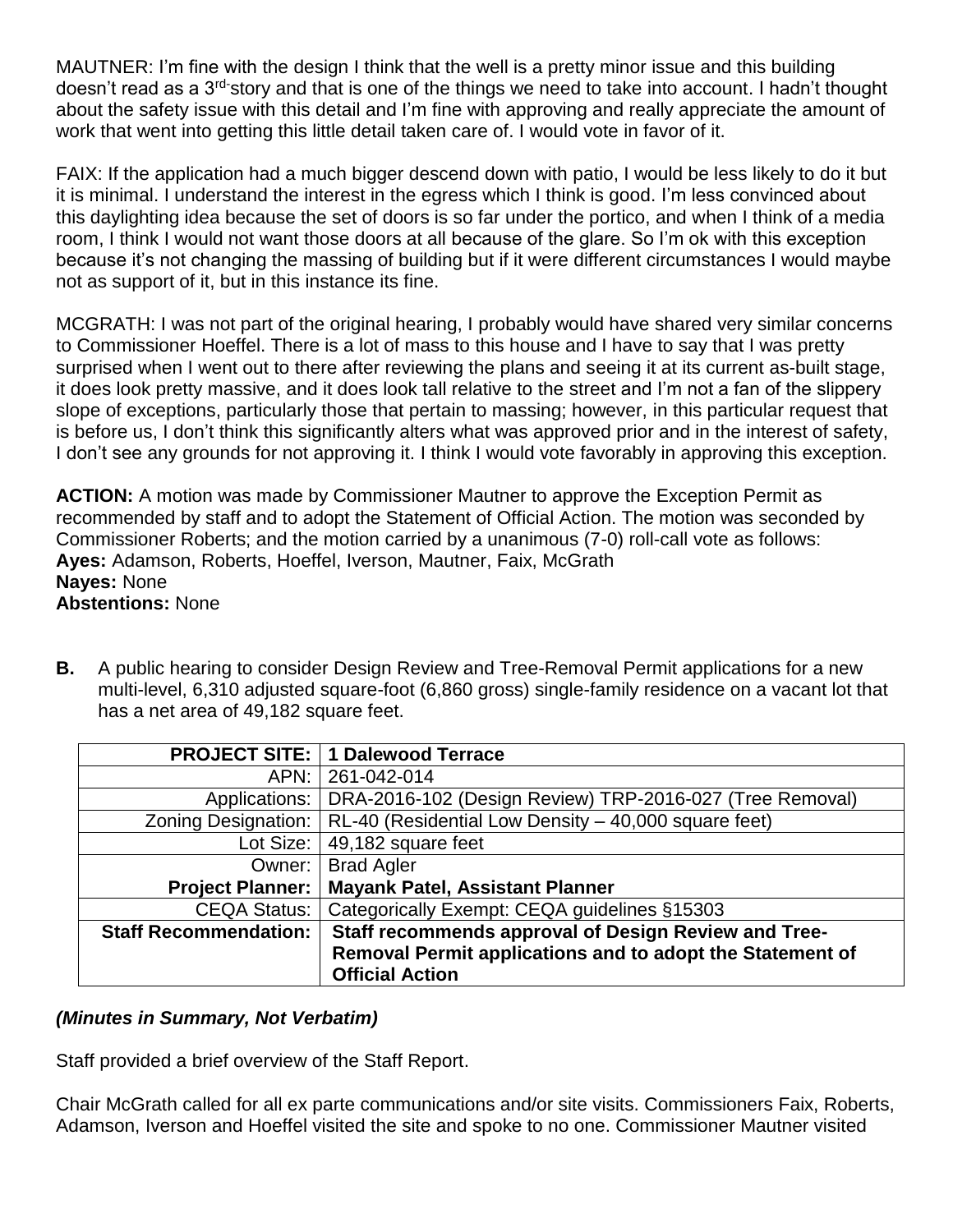the site and spoke to a neighbor. Chair McGrath attempted to visit the site but Lombardy Lane was closed.

Staff answered questions of the Commission pertaining to charts used in the staff report and potential easement issues on the lot.

Chair McGrath opened the floor to the project applicant.

Bruce Mastack, the project applicant, and Brad Agler, property owner, provided testimony and responded to questions asked of the Commission.

McGrath opened the floor to the public for comment.

Tom DeJhong, neighbor at 3 Dalewood Terrace: Concerned with regards to the proposed project location on the site and stated that he would be happier if the project was located further to the east. DeJhong believes there is too much loose dirt to the west, if the home was moved back further to the east, it would be more stable. DeJhong was also concerned that the proposed home is "too big" visually.

Brad Agler, provided rebuttal for Commission consideration.

During Commission deliberation, Chair McGrath re-opened the floor for public comment and called on the applicant to respond to direct and specific questions of the Commission for clarification.

McGrath opened the floor to any other members of the public for additional comment.

Tom Dejhong addresses the Commission and reaffirmed his position as previously mentioned.

Bruce Mastack provided rebuttal to the Commission for consideration.

McGrath closed the floor.

FAIX: I have trouble with this project whether because of the way its drawn or overall side, there's to me if it were design review, sometimes I wish it had more of that activity, its busy and convoluted and such, but given the findings in terms of the project moving forward, to consider thoughtfully of the façade and landscaping and make it much more authentic or adaptive but I don't have the findings to oppose the project.

HOEFFEL: I am somewhat concerned about the size of the home, it does fit well in terms on context of the lot but it is such a big home, it seems bigger than it necessarily has to be, understanding because of the grade and the trees in keeping with the semi-rural feel why it was placed there. It seems imposing. The front scape, the turnaround can get softened can help alleviate some of the concerns of the neighbor and have less impact, but as of the size, iI think it's well design and structured for the lot and its location, I think I can grow to approve the size but would be much happier if it was a bit smaller.

ROBERTS: I agree with my fellow, the size is concerning to me, but based on the placement and amount of time in working with the neighbors to be sensitive and the fact that it has been an empty lot, it is going to change that lot, I wouldn't mind seeing the landscaping in front softened I don't think it's that much out of character in this part of Orinda it not as out of character. I too would be much more comfortable it the house was smaller but based on the outreach to neighbors I can support the application. I think you need to do that. The setback from street is quite grand. I like the idea that over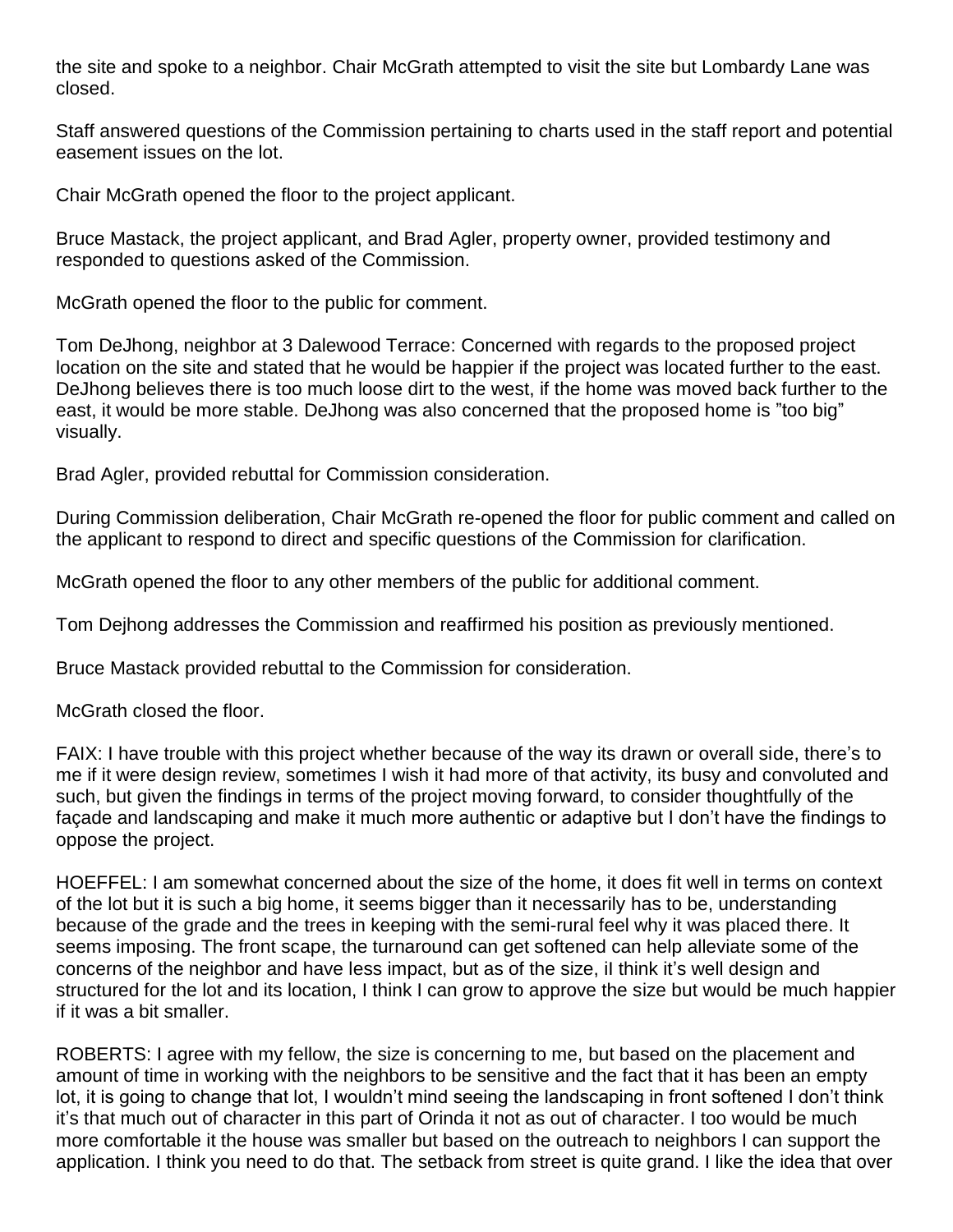half the site you're not touching. You've got the buffers of existing trees that you're maintaining. I'd be concerned if you moved the house. IF it's a foundation problem, that you're problem, not from a planning commission standpoint. The design is within the context of the neighborhood and I would go forward.

**ACTION:** A motion was made by Vice-Chair Hoeffel to approve the Design Review and Tree Removal Permit applications as recommended by staff and to adopt the Statement of Official Action. The motion was seconded by Commissioner Roberts and the motion carried by a unanimous (7-0-0) roll-call vote as follows:

**Ayes:** Adamson, Roberts, Hoeffel, Iverson, Mautner, Faix, McGrath **Nayes:** None **Abstentions:** None

**C.** A public hearing to consider Design Review applications for five new multi-level, single-family residences on Lots 191,192, 193, 194 and 195 and two Elevated Deck Permit applications on Lots 193 and 195 in the Wilder subdivision.

|                              | PROJECT SITE:   51, 52, 53, 55 & 56 Windy Creek Way (Wilder Lots 191 – 195) |
|------------------------------|-----------------------------------------------------------------------------|
| APN:                         | 273-340-018, 273-340-017, 273-340-019, 273-340-020, 273-340-                |
|                              | 016                                                                         |
| Applications:                | DRA-2016-063; DRA-2016-064; DRA-2016-065; DRA-2016-066;                     |
|                              | DRA-2016-067; EDP-2016-036; EDP-2016-037                                    |
| Zoning Designation:          | PD (Planned Development)                                                    |
| Owner:                       | Taylor Morrison of California, LLC                                          |
| <b>Project Planner:</b>      | Derek Farmer, Senior Planner                                                |
| <b>CEQA Status:</b>          | Categorically Exempt: CEQA guidelines §15303                                |
| <b>Staff Recommendation:</b> | Staff recommends approval of Design Review and Elevated                     |
|                              | Deck Permit applications and to adopt the Statement of Official             |
|                              | <b>Action</b>                                                               |

#### *(Minutes for this item have been transcribed verbatim.)*

McGrath: That moves us to Item 6C. Public hearing to consider design review applications for 5 new multi-level single family residences on lots 191, 192, 193, 194 and 195 in the Wilder subdivision and two elevated deck permit applications on lots 193, 195 in the Wilder subdivision. The site is 51, 52, 53, 55 and 56. On Windy Creek Way, Wilder lots 191 through 195, the applicant is Taylor Morrison of California, LLC and the project planner is Derek Farmer.

Adamson: Chairman, before we proceed, I need to recuse myself from Item 6C, as I represent another developer out at the Wilder subdivision.

McGrath: Okay and you are recused for this evening.

*(NOTE: Adamson exited the meeting at 8:46pm)*

McGrath: Okay, Derek, can you summarize the staff report?

Farmer: Yes, thank you Chairman McGrath and members of the Commission. This is an application for 5 lots at Wilder. This is lots 191 through 195. Two of the lots; Lots 191 and 192 are upsloping and three of the lots; 193, 194, and 195 are down-sloping lots. This is on Windy Creek Way just around the corner from Wilder Road near the bridge. One note—the submittal of this application for these 5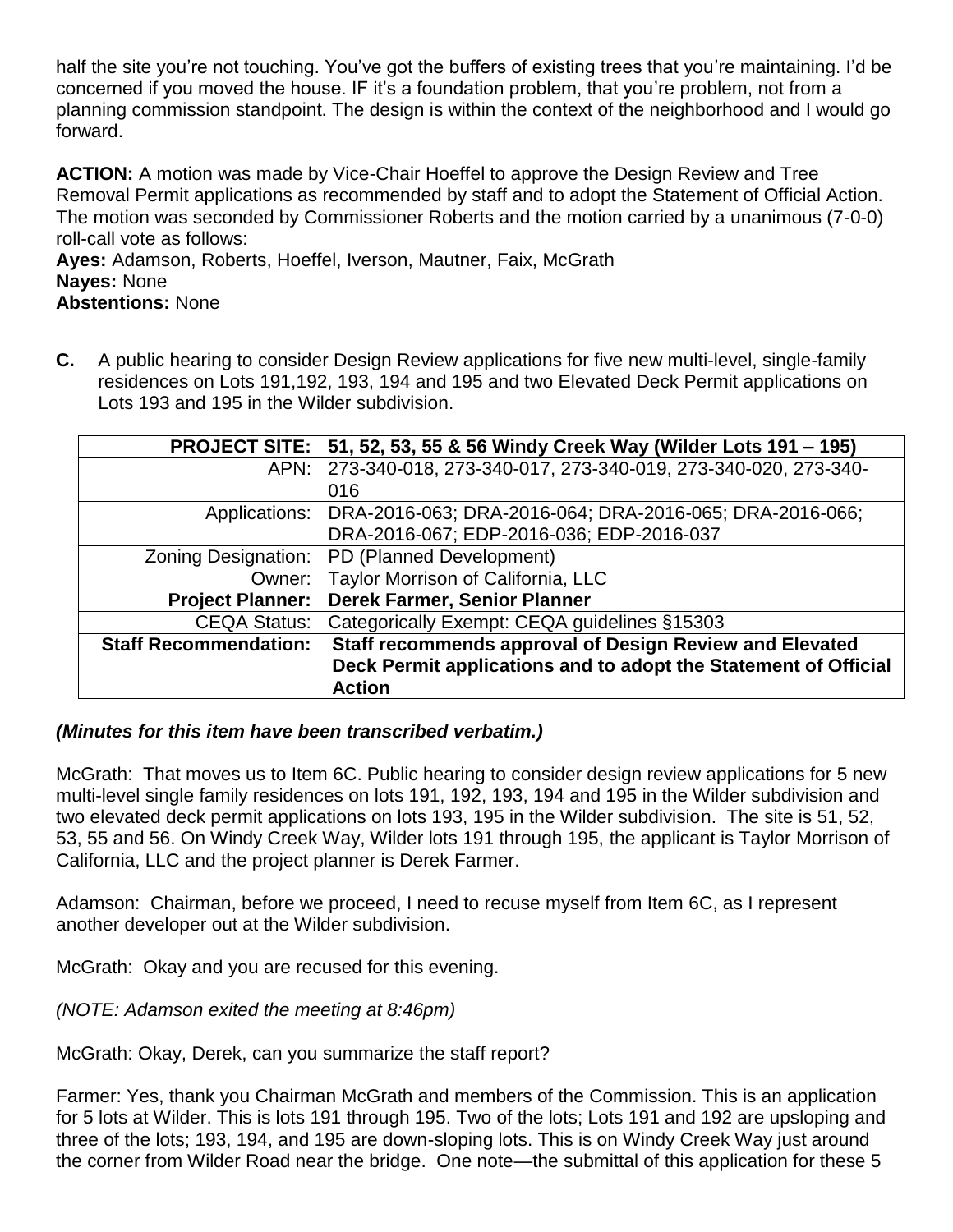lots were submitted prior to adoption of the amended Wilder DA. They were applied in June, so therefore, they fall under the prior DA, the prior codes, and they are not subject to the re-massing calculations that are now in the current amended Wilder DA. However, they are still subject to the requirements of the previous Development Agreement as well as the City's general standards for design review as stated in OMC Section 17.3.5. Two of the residences before you; Lots 193 and 195 also have elevated deck permits attached. There's an elevated deck on 194 but it doesn't meet the definition for requiring an elevated deck permit. It's smaller than 200 square feet.

The proposed residence on Lot 194 which is the East Bay Cottage design has already been constructed on Lot 220 which is on Wilder Road so if the Commission had a chance to look at the home on 220 Wilder Road they would see what the finished product of this one looks like. They are both down-sloping lots. And, of the plant types represented with these applications, all of the plant types have been previously considered and approved by the Planning Commission.

One note—on Sheet 195.A3 for Lot 195 there is a slight discrepancy in the plan set. The square footage of the basement in the plan set is listed as 1,983 square feet. It should read 2,005 square feet. That is actually represented in the analysis in the staff report. It does not change the basement credit area that remains the same at 894 square feet. It does; however, change the adjusted square footage of the residence. In the plan set it reads as, 3,712 adjusted square feet. It should actually be 3,734 square feet; a slight change, but that is represented in the staff report in Tables 2 and 3 in Chart No. 1. To make sure that change is brought over to the building permit plan set, assuming these plans are approved, I've added a Condition of Approval No. 1 to ensure that the corrected square footage is reflected in the building permit plan set.

With that, staff recommends the Commission approve the design review for the 5 lots and the elevated deck permits for the two lots and adopt the Statement of Official Action with the conditions of approval as stated. Thank you.

McGrath: Should we go through any site visits or any ex parte communications?

Faix: I did not go back to Wilder for this one and I spoke to no one about it.

Mautner: I went there this afternoon and got drenched, but nobody was there so I didn't talk to anybody.

Iverson: I visited yesterday when there was a break in the rain and talked to nobody.

Hoeffel: I didn't have time to go see it because of BART delays this evening.

Roberts: I went on Sunday when it was raining and didn't talk to anyone.

McGrath: And I also did not speak with anyone and I didn't visit the site on this particular application. Are there any questions for staff?

Hoeffel: Just on the Lot 220 version, do you know how much basement credit is in that lot?

Farmer: Not off hand. I believe it's similar. I believe they've been nearly maxed on all the lots as represented. Perhaps the architect might have the answer.

Iverson: And I had a question. What are the stone and stucco color and whether it is the same on the proposed and the one that is built? The renderings made it looks like a slightly different color.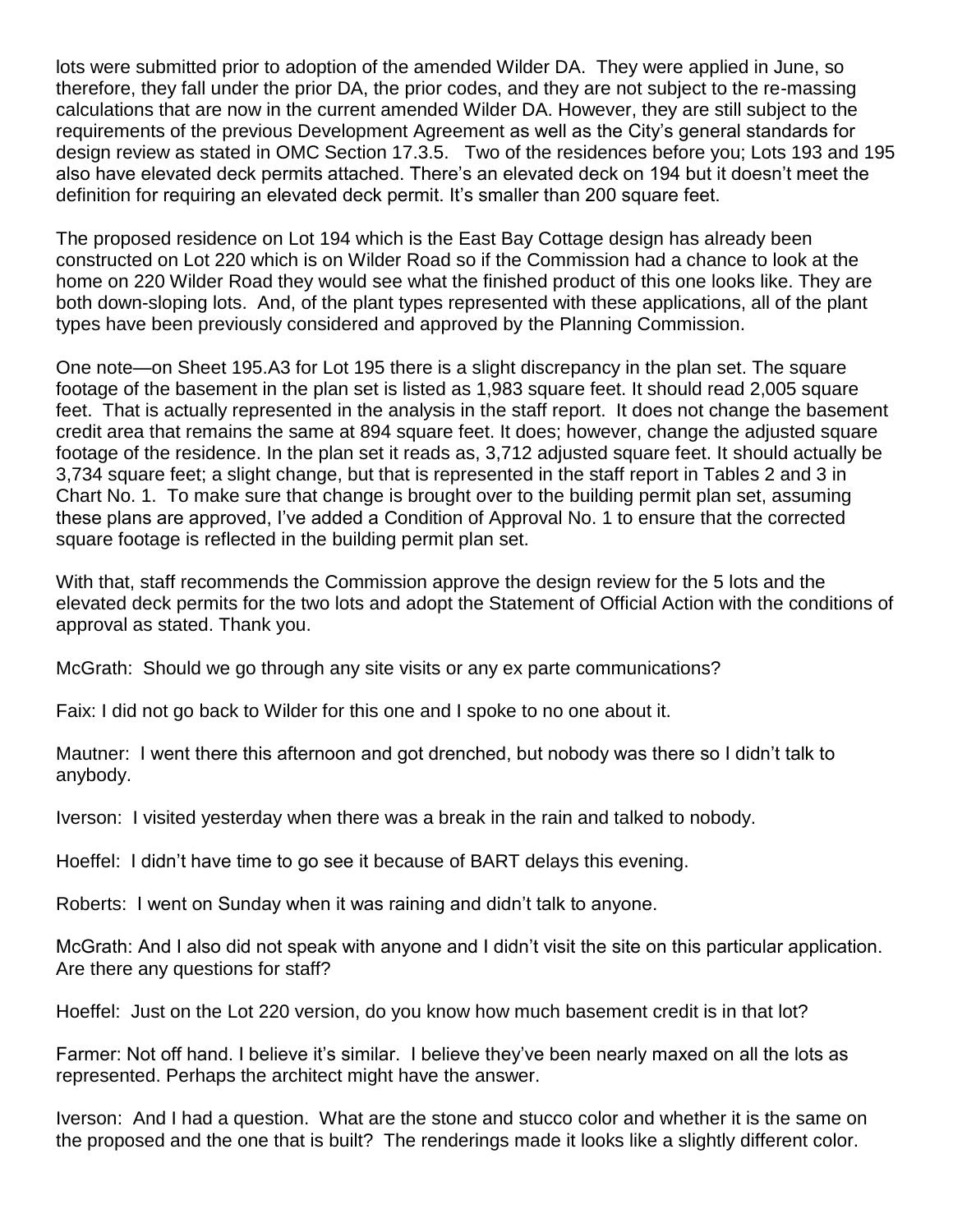McGrath: Why don't we allow them to present.

Farmer: Yes, I believe it is, but I'll defer to the presentation.

McGrath: Any other questions for staff? Okay. The floor is yours. How much time would you like to leave for rebuttal? I don't have any cards here.

Sunil Plaha, project applicant: Just a couple of minutes I guess. Good evening Chair and members of the Commission, Sunil Plaha, project manager for Taylor Morrison to represent the owner of the property. As Derek mentioned we've had the other half of the project approved by yourselves so a lot of this is the same repetition of the same product, the same sort of lot size, etc. as you'll see as you go through the site plan and plan types and elevation. If any of you have gone up to Wilder Road you can see that 70% to 80% of Wilder Road is now complete. There are 5 people in residences and the community is now taking shape. The model home is going in in a couple of weeks as well and we thoroughly recommend the Commission go up and see those homes and see the fit and see what we're building is a quality product out there, and with that, I want to pass it over to our architect who will go through the plans.

#### Farmer: Do you want the lights Darian?

Darian Rauschendorfer: Whatever you prefer. So, Darian Rauschendorfer, Dahlin Group Architecture and Planning. It's a pleasure to bring you these 5 houses to you tonight. It has been a while and we've had a little bit of time since we have seen you so we have had some time to think about colors and different things like that to kind of tweak for the better in response to some of the comments that you guys had previously.

#### *(NOTE: 3-D Virtual Animation is presented to Commissioners)*

So, those of you that have been out there, this is the model home that is out there that is almost completely finished. We think it's pretty great and we're really excited about how some of the details….the execution and how they actually came to finish the house. This is the other up-sloping house. As you can see they've tucked that second floor into the corner of the house which makes a nice porch on the front of this house to kind of change up the different front elevations we have on the street to give it a street scene.

This is one of the houses that's on the corner. In response to color, we let the poplar color just be on the accent items on this house, the tower and the built out base just in response to some of the comments about too much color going on. This is the house that was approved-I think it was one of the last houses that we brought to you that we made comments and revisions to. We also made revisions based on planning staff comments and a little bit of tweaks to the color. The color is a similar color scheme to what is out there. We have honored the intent of the color scheme while tweaking the colors to bring out more earth tones and to bring the two colors a little bit closer together so it's not such a contrast in the brightness you see in the house that's painted out there right now.

So we'll look to the rears of the up-sloping houses. You can start to see how the core of that second one really touches the core of the house which allows for a nice stepping of the house on the rear elevations. And especially this one, as you come up and view it from the back you really do get that feeling that it's kind of stepping with the grade and honoring how the code talks about the houses stepping with the grade.

So this is the rear of one of the houses we brought to you before and it has been approved. They made several modifications at that point in time and brought it back to you to get to this approved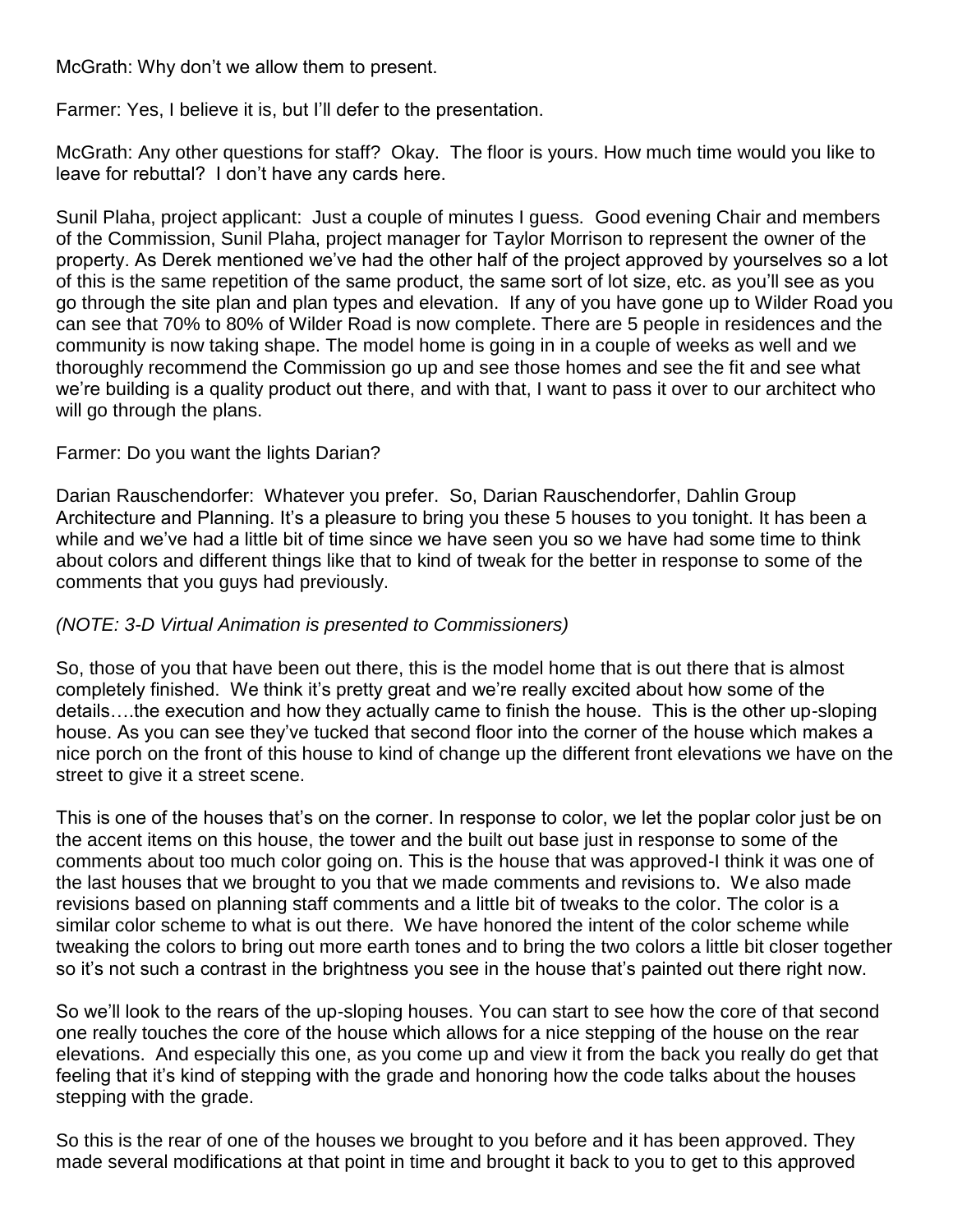version of it, so it also has a different deck and built out stairs to add variation to the houses out there. For this house, we put the stone on the deck and retaining walls and added the boulders to help soften the look of them. And then this one, again there is variation but the colors are kind of brought together so it's not such a stark contrast and you get the play in the trails, but not the stark contrast of others.

With that, we are open to any questions that you may have.

Mautner: One thing is the graphics. They're really improved.

Rauschendorfer: Thank you very much. We've had a little bit of time to kind of tweak them. Especially in this last round we tried to really—especially the landscaping because I know that was kind of a big ticket item—we worked a lot harder to get it to a level that is in the 2-D drawings.

McGrath: Any questions of the applicant?

Hoeffel: Can you go to the back of Lot 194 for a second?

Rauschendorfer: Yeah.

Hoeffel: So, I'm trying to understand the various retaining walls. What is the natural grade? Are you building up, or….?

Rauschendorfer: So some of these houses on these lots are really to pull with the grade. You can see how retaining walls on the hill here….the grade is maxed out here. When they started, some of these slopes were pretty severe and a 2:1 slope making a pretty steep side yard. So what we did is we kind of stretched it out to smooth it out a little bit since it's not functional in the side yard anyways, but it makes it much more a pedestrian-friendly area to walk down and it is a little bit nicer area for people to have and for, like they have done in the past of liability reasons of landslides or anything.

Plaha: Because all of these retaining walls have been engineered by BKF and we sat down last week and double checked all of these walls and confirmed all the walls in there have a retaining function to some extent on the site and that's why they're there. We've removed as many of the walls that are not needed as we can and so all that remains are those that are needed and in addition, we took the Commission's comments previously that the harsh cut 90 degree angles were not in keeping with the slopes. Where we could, we've actually curved the walls back and had them engineered in a curvature fashion so that it actually cuts into the slope and actually fits and is more in keeping with the hillside as opposed to having a 90 degree very harsh angular retaining structure. You'll see that even the ones on the rear of the property and the ones that are on the side and all of that are contoured to it. I'm happy to keep that theme modern so it kind of mix those as well to give them more of a steady level. As the landscaping matures out there, you will see the roads more gradually vanish on the hillside.

McGrath: So again, what is the exact function of those retaining walls?

Plaha: They serve a retaining function.

McGrath: For the dirt that they're building up against the basement?

Plaha: Correct. You will note that there's only one home that has marginal FAR calculation, the rest of them do not apply.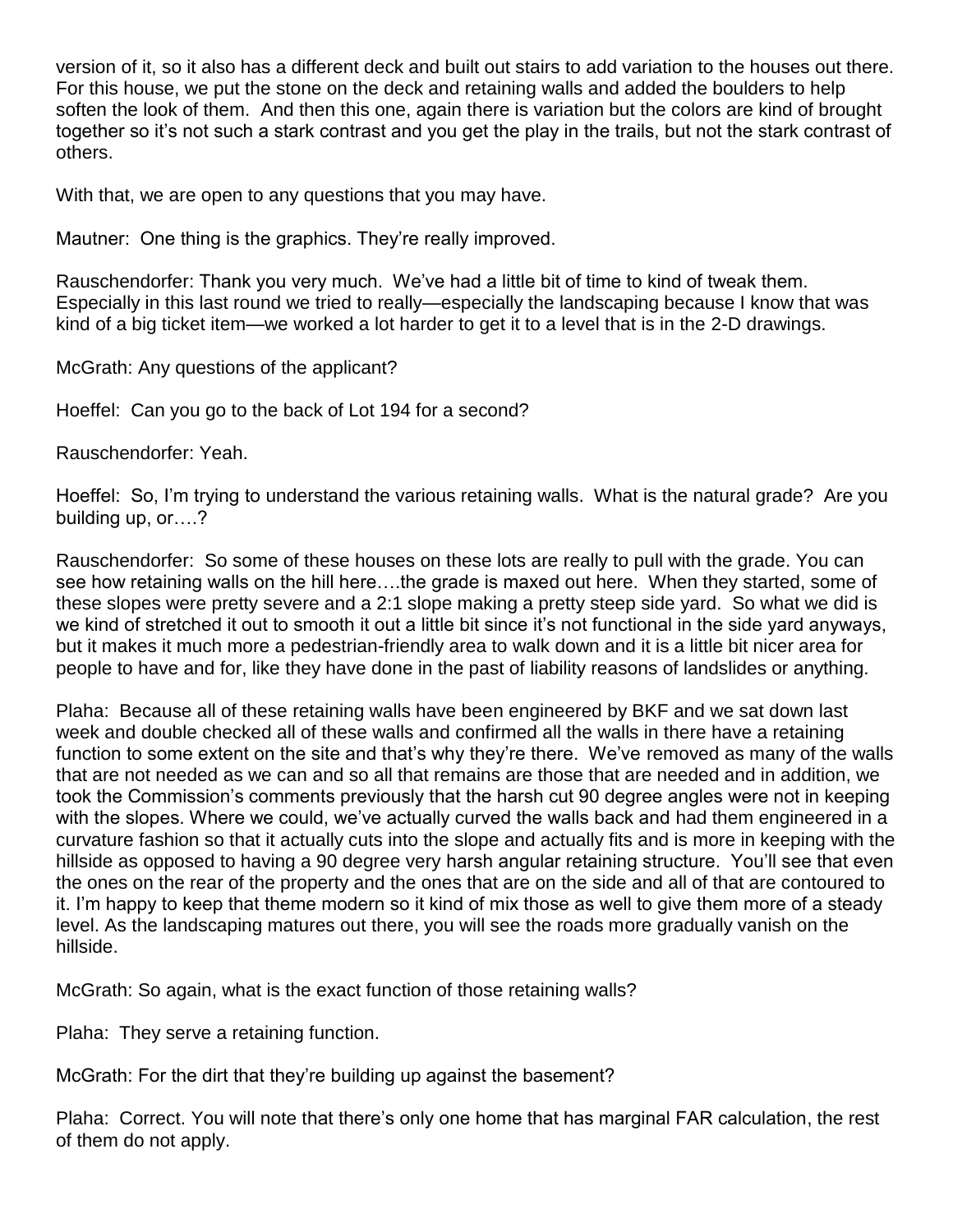McGrath: So because we're piling dirt against the side of the house to get a basement credit, we need a retaining wall that now is functional.

Plaha: As I said, of the 5 lots, 4 don't even use the FAR calculation, and one only has one retaining wall which is usually out there because….

McGrath: ...because it's a lot that has a 2,500 square foot net?

Plaha: It's retaining dirt. That's why we had a bed. If it was the fact that we were maximizing the FAR calculation, then we could have said we wanted it on both sides. It's not. On one side of the property it's retaining because it's there.

McGrath: It's on both sides? Actually on 194 it's on both sides.

Plaha: And I don't believe this one meets the FAR calculation.

McGrath: This is minus 12 feet from the limit with the 1,200 foot basement credit. It happens to be the one that has a 2,500 square foot max net square footage limit and it happens to be negative 12 feet under that limit and it has 1,200 square feet of basement credit.

Rauschendorfer: I mean, the only thing I could say is that this house, while it may be different elevations of this, has also been approved 6 other times, and each time….they are serving a function. These houses are actually more laterally sloped between the pads on these houses as you can start to see in the next house. The transition between the pads of the houses are also laterally leaning in this direction down the street so they are serving a purpose that way so you don't just get it from the front of the lot to the back of the lot slope, you also get the transitional diagonal slope of them kind of marching down the hill.

Plaha: Based on the discussions we've had to rehash this about the FAR calculation and we took the Commission's comments last time that there was an issue. As I said, we've sat down with our engineer, we've discussed it and we met with them last week to go through each one of these walls, the functionality of each one and every one that is on there is retaining earth to some restriction as we discussed previously. The slopes that are add on water have been engineered previously before we even purchased our site and we're kind of re-engineering those grades to make sure they properly sit the way they should, and in addition, I don't want to be sitting here in 5 or 10 years' time with the amount of rain that's out there when the hillside goes into somebody's property. So they are retaining and that's what they're for. The fact that the FAR calculation is applicable is that it's functionality. We've just seen one that's gone through Commission and has used the FAR calculation of 30% all over and I failed to understand why we're having this discussion again for a good portion of the last hour. And, as I've said, I'm happy to bring my engineer next time.

We're ready to verify the fact that the contained walls are retaining walls.

Faix: So it's really hard to believe that those little kick walls at the end that are added, to listen to you say that those are going to prevent landslides. Landslides come from something so much bigger. That's just there to hold soil. So, you know, to me that's really frustrating to hear because there is engineering for the slope slide but landslides don't happen right next to your house….

Plaha: ….Some of those kick walls are architectural features as well as to try to minimum retain. If you would like us to remove those kick walls we can go back to that level and have those removed if they are not serving to retain. The ones on the sides of the property are retention, full rentention.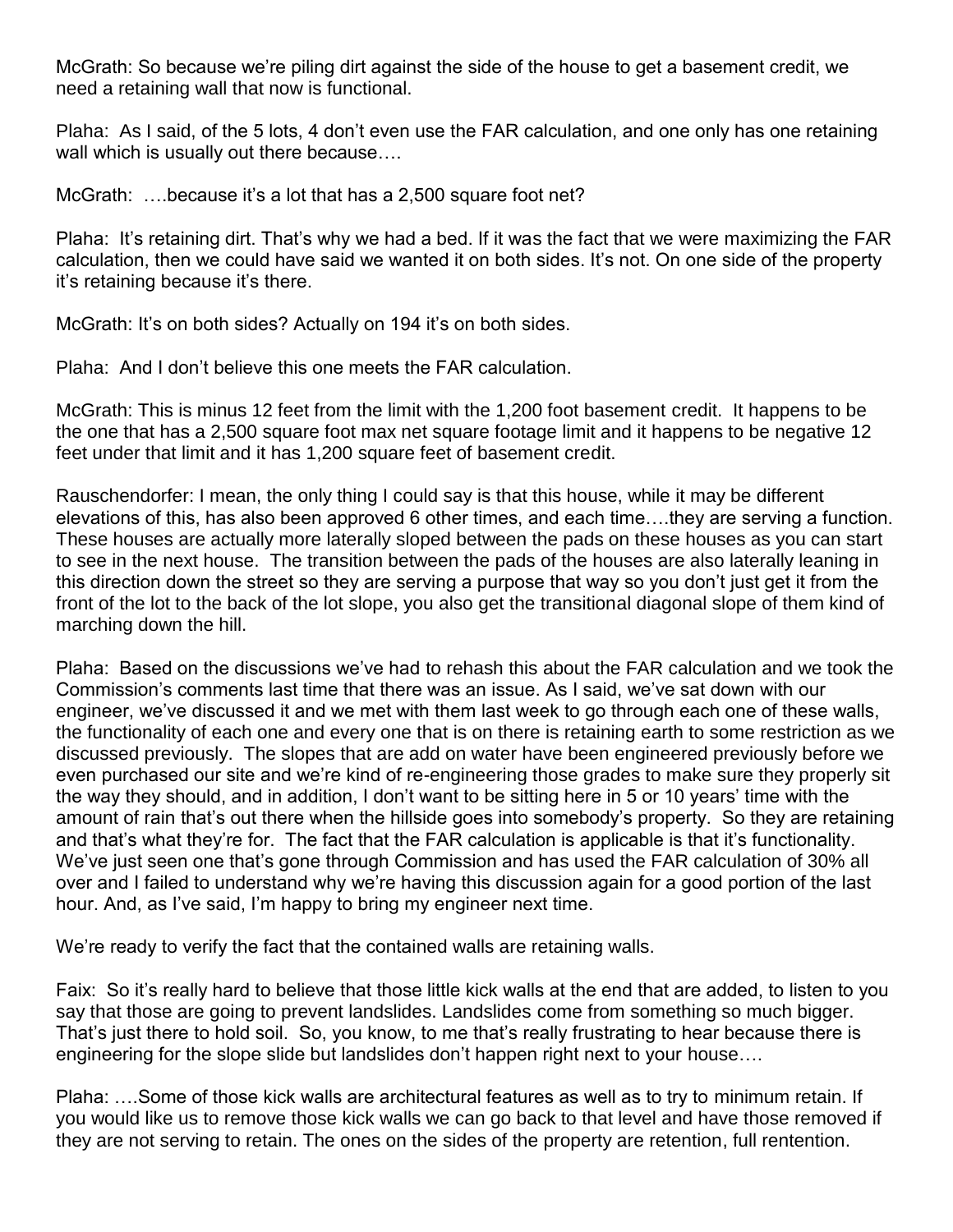McGrath: I must look much more gullible than I feel I seem. I see the circular logic here and the circular logic is, I need a pile of dirt to get basement credit so I can stay underneath a limit for this particular lot which is 2,500 net feet, and so I pile up dirt. Now, I can't have that dirt slide so I need a retaining wall to support that dirt. That is not the purpose of the way the design guidelines were written. I actually went back and looked through the original design guidelines, and they do say retaining walls of varying heights-they say rear and side yard terraces are also proposed to extend beyond the house and foundation to allow for outdoor living space that's contiguous with the main living areas which to me says, maybe if I had a balcony or something like that, I would have a means of access to the outside or egress back to the front, I don't see that. Then it says on final grading, you create a setting into the hillside and look for homes and mimick the natural contours where practical and I think that was the intent of the final grading, was to blend those two slopes together and not to artificially create terraces.

Then I see that the basement credit can be calculated that way when a wall is necessary. So we're getting into circular logic again and again and again on what is making the wall necessary, and it can't be the gimmick of exceeding the limit on the square footage is making the wall necessary. This needs to get defined to it be interpreted by all parties the same way but it's logic to me that the lot that has the 2,500 limit is the one that usually...and the line they draw across the basement credit ends up being negative 12 feet short of the maximum.

Mautner: But isn't that the ground rules? They're playing by the ground rules.

McGrath: No, the ground rules are that in certain situations you create this or when they're structurally necessary. You can't make it structurally necessary by using as a gimmick to get more basement credit. I just don't buy that logic.

Plaha: The grades out there are engineered previously to be re-engineered when the dirt is being moved around, we have 60+ lots going up there. So as we're moving up the hill, engineering is consistently cut and we're having to go to our engineer and say, where is the retaining structures needed based on what's happen because we're moving up the hill. This is not the singular hill we're building and the topography around here is not changing that description.

McGrath: But it's a 5,000 square foot home on a lot that was meant for 2,500 square feet. At some point in time, yeah, you're probably going to have to do all kinds of crazy engineering if you push it far beyond its intended limit. I just have trouble seeing that if I were the guy that designed these guidelines, this was where I would want it to end up as the intent of these guidelines, and we've been through this so many times.

Faix: I'm kind of with you I know that you've said there are 6 other ones of these and all I can do is hit my head, like, oh my God, it's still coming back. The rear massing of these 3 in a row here with this H form that's very heavy, that's holding ostensibly what's a very light deck have become these massive things, the worst of which is the big brown one that's like 3 H's in a row; the one to this side. I think the way you described it is we played with stone to make it feel lighter and to me, they've just gotten worse and worse because I've seen some of them built and I have huge reservations about the continuing of these. I think you guys see it as they've been approved once so they should always be approved whereas I think we've said before, the more they get built the more of my reservations to what's being built are getting stronger.

Iverson: Can you just clarify which, because I'm….

Faix: Whatever this brown one is here. Do you see the H that's formed? That one in particular is one. I think that the point of us in past….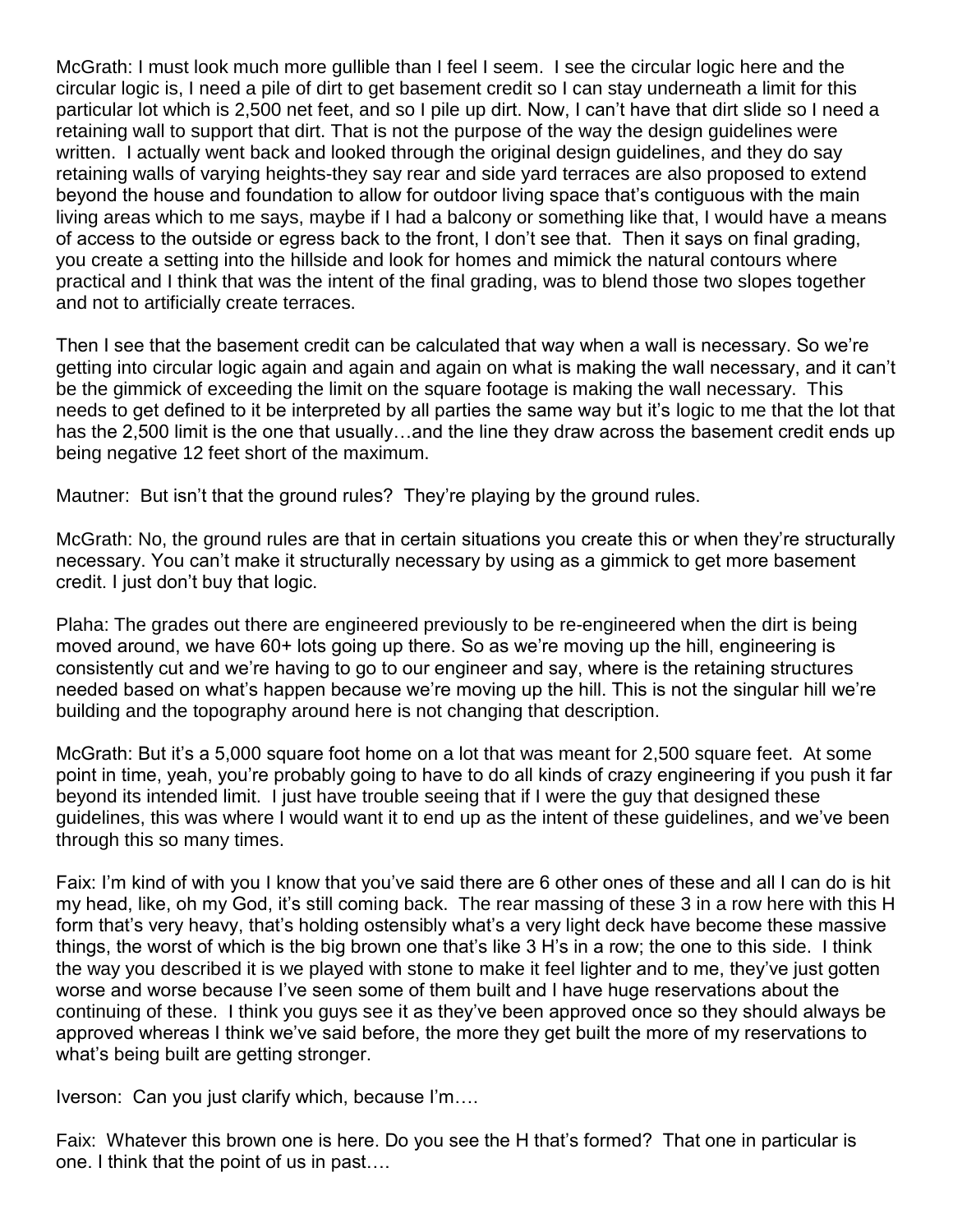Rauschendorfer: So this house….the first house that this actually got approved on you denied it and we came back in and actually listened to your comments of what you wanted and this is what you wanted, and then you approved it.

Faix: I want to undo that statement. I never wanted that. It might have been a compromise to get it there, but to see it again, it's really hard to keep….like I have very little comfort that this meets the stepping down guidelines. There's nothing about this hill that feels like…that particular one that's stepping back…in fact it's really, really heavy. You've got this really heavy, like 2 foot thick column beam chunk hanging off the back. So my frustration is just seeing them again and again and not having much change and going to the site and seeing them built, not seeing the front door, not seeing the maximizing of massing in terms of these garages and the door's sort of hidden behind. I have lots of massing concerns about all of the ones that you're presenting. So it was interesting to me to hear the other Commissioners say, oh, like the graphics are getting better. It might be the rendering technique which is more true to color but the massing is problematic and maybe it got slightly resolved on one, but you know, to keep coming forward with the same design, to me is maybe profitable to the developer as you but it's really hard on a planning sense for me to feel like we're doing good to the community by saying yes to these.

Mautner: We're not doing individual custom homes here. This was a huge development that costs a whole bunch of money to get to this stage and I think they're trying to put a product together within a context of a number of homes that may not be perfect but I think they're moving forward with it.

Faix: But your feeling is when you got there, it seems appropriate when you see them when built out?

Mautner: I think it will be appropriate when all the landscaping goes in. When you go out there right now and its rainy and its miserable and the landscaping is not there, yeah, I have a couple of problems I want to bring up but overall I think we have to be a little more open to allowing them to build, and they're trying to go through the guidelines as best they can and we can't ask them to do a custom house each time that's going to be radically different.

McGrath: Well, let's put this in context a little bit because I don't think that's what we're asking. We've approved probably 30 of these homes at least during the time I've been here. Basically, there's 4 lot types, right? And there are limits on each of those lot types. Lot C is 4,500, Lot D is 5,000, Lot A is 2,500 and I think Lot B is 3,800. So we've approved 9 out of 10 applications that have come thru here. I don't think we've turned down one up-sloping lot in any applications before us. The issue here has been the mass of the house as it pertains to down-sloping lots.

So you can look at this particular application. The lots around it are 16,000, 19,000, 28,000 and 14,000. This lot is 12,300 square feet. We're trying to fit a square peg in a round hole and that's the issue. It's not that we're asking for a custom design. It's that there's a specific lot Type A that requires a different design. And so when we see….yeah, if I built to the extent to this, I'd be able to engineer all kinds of solutions, but if I built a house that was the right size for this lot as intended, you wouldn't need engineered solutions of any sort in the context of what we're talking about. So this is the crux of the issue here, and in this particular case, the massing is a double-whammy hit. You get the massing of the wing walls which look terrible when you go out there. I've been out there a bunch of times. I've spent hours out there about a month and one-half ago. You get to that massing and you get to the fact that now you've built houses 1,000 square feet bigger than they're supposed to be and you get that massing. And that's not what these rules were intended to accomplish. So you can argue that its engineered…you're not going to convince me of that argument.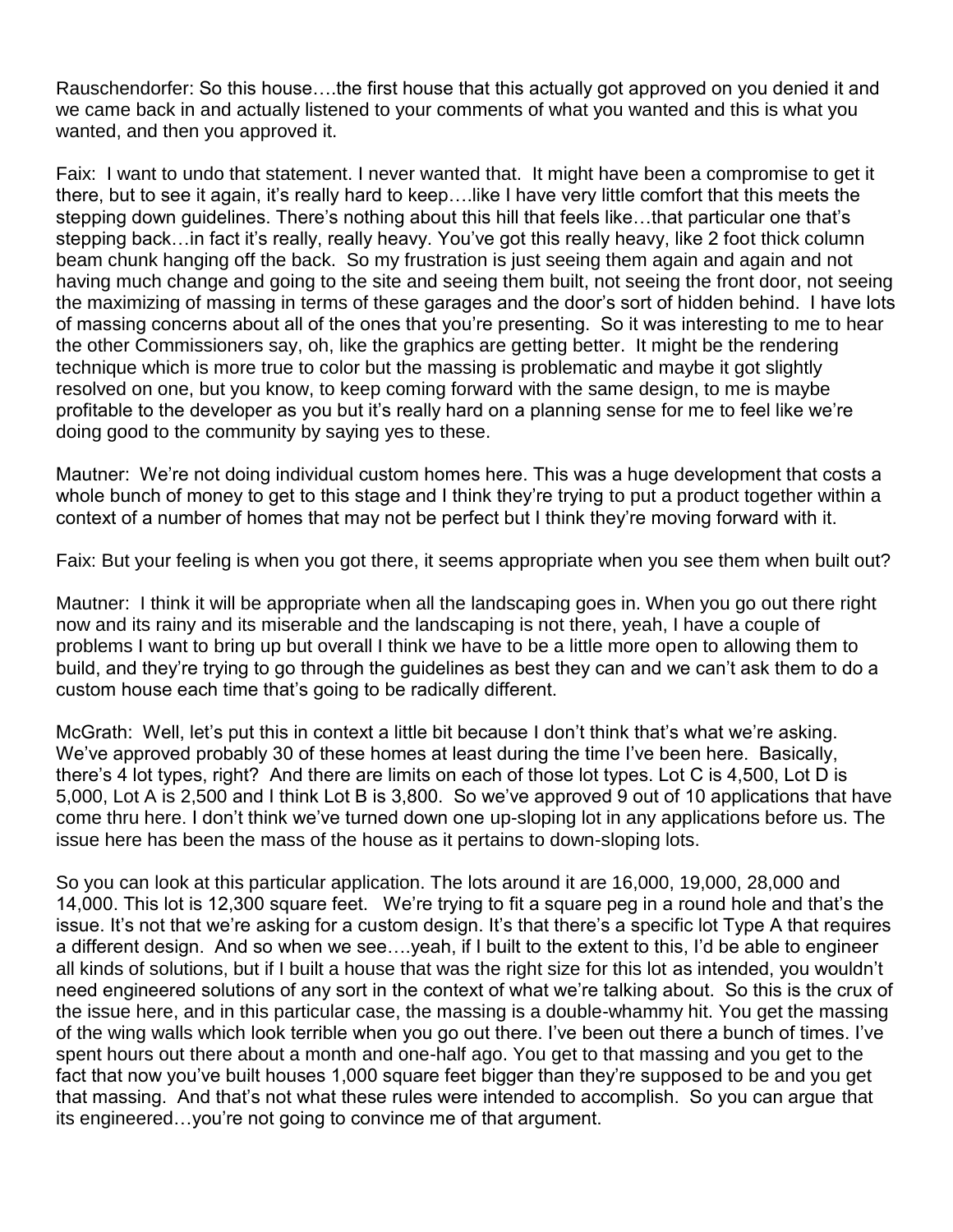Plaha: And as I said we would put a smaller house on that lot. They're moving walls and it will be required. It just won't be attached to the home. There will still be walls because as I said, they're retaining.

McGrath: Well, we'll actually view that application when it is submitted to us and see what it looks like and see whatever the design guidelines say, and I think this is insufficiently clear as to what purpose you constitute getting a basement credit because that is the crux here. If you do something artificial and you get credit for something that wasn't intended and you're saying we need it to be there.

Plaha: It's also getting difficult for us because we've come to this Commission with inconsistency, and as I said…

McGrath: You haven't gotten inconsistent feedback.

Plaha: No, what I'm saying is we're taking feedback consistently back and tweaking it and so the homes are consistenly changing.

McGrath: I cannot understand that from the Commission. I'm not going to accept that we're giving inconsistent feedback.

Plaha: I'm not saying that. I'm talking about if we tweak, like the other day—we've tried to incorporate the colors, we tried to incorporate as much as we can and then we come back and you don't like the massing on the back. We're going through the same conversation and I just wanted to get some clarity about how to move forward because we've got 30 of these lots and they are all under your design guidelines, and they're all going to come and I'm kind of concerned.

Drummond Buckley: You know, I just want to point out and I think I've said this before, but the handbook that was adopted by the City Council and reviewed by the Planning Commission very clearly allows retaining walls for the purpose of setting a basement credit. Very clearly it's throughout the handbook. If you look at the retaining wall diagrams, I did a presentation in the past and if you look at the retaining wall diagrams, you'll see, retaining walls that sync up with the basement credit. So it was very clearly allowed in the handbook.

McGrath: I actually read through this again tonight. I saw that. I saw a denotation on there that said "as necessary" and so "as necessary" can't be for the purpose of creating the basement credit.

Buckley: It could be. It could be why it's necessary. It's not prohibited. And the diagram shows it. Does somebody have a copy of the handbook that I could…?

McGrath: I have it right here. I have it highlighted right here. It says "as necessary."

Buckley: If you don't mind, I'll look at it for a minute and you guys can keep talking and I'll show you what I'm referring to.

McGrath: To set the tone a little differently, the up-sloping lots I think….

Mautner: Maybe in the context of time and to get some things moving, if this Lot 194 is the one we're hung up on, can we review the other ones and let Drummond come back with his comments and at least get some of this resolved because I only have one comment and that was driving through the built houses. I would like to point out which one, but where you have a double garage and then a 90 degree single garage, the roof on the double garage has the same height as the roof on the single garage and it looks pretty funky. Have you sort of looked at that? I think we have one like that here.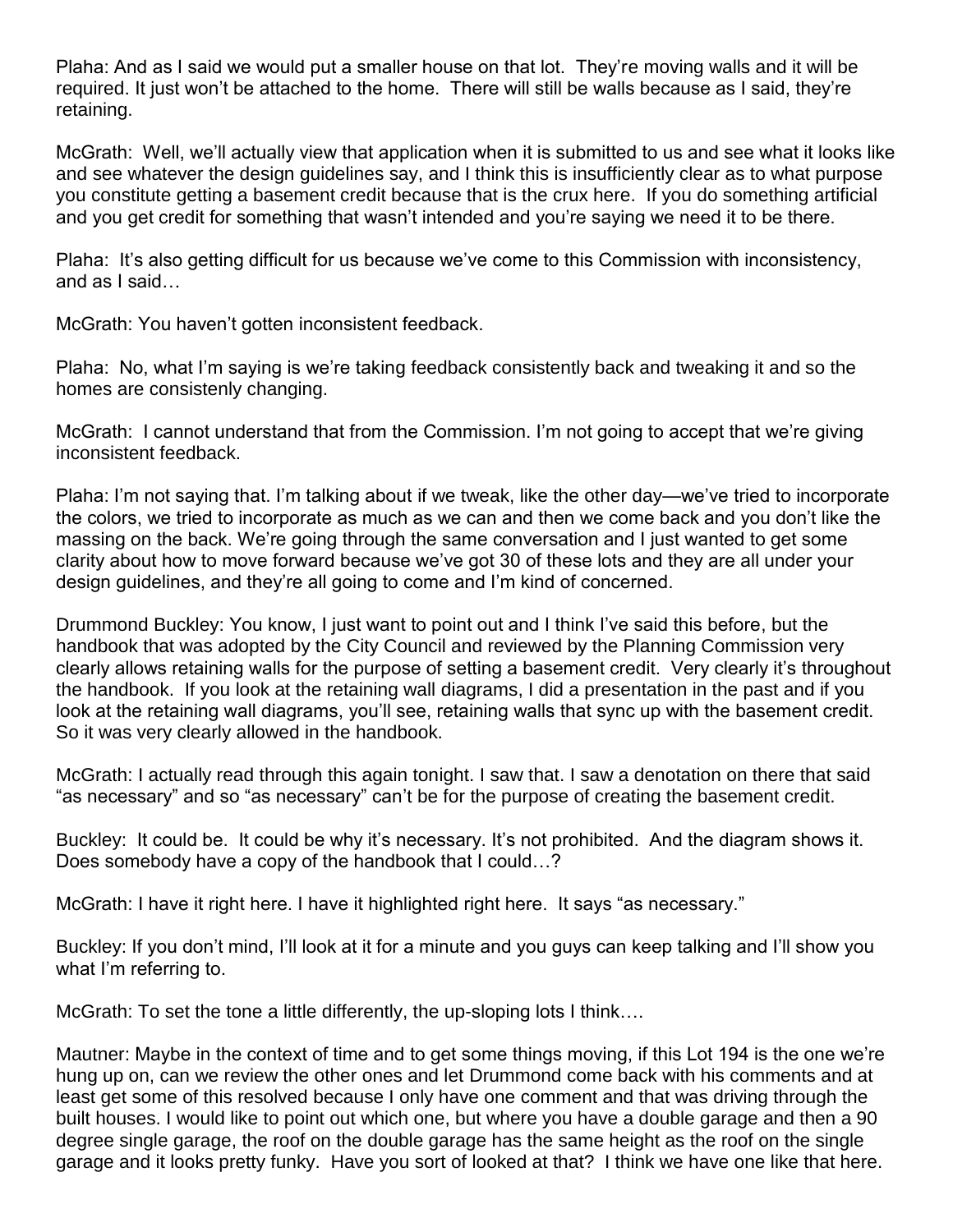Farmer: You do. It's Lot 190---…..

Mautner: 192? 193? And I saw it in the rendering.

Rauschendorfer: We revised that roof based on staff comments before and we made that revision on Lot 203 which was approved as well. Based on some of those oddities which are found between the nice fitches….so we have revisions and are working with staff.

Maunter: Okay, so you've already been through that. That was the only one that I have that mentions one. So given that, can we sort of as a group resolve the ones we can resolve quickly?

Buckley: So if you look at these exhibits, this is a 4' retaining wall, this is your basement credit, and very clearly this retaining wall is at that point to establish the basement credit line and here too.

McGrath: I saw that Drummond and what I saw prior to that is that it mentions side yards as being accessible from the main floor for purposes of access to the exterior; that would make the positioning of that wall necessary that then would allow for that line to be drawn. This is what I see here earlier up in the document. I just read through it.

Buckley: I disagree with your interpretation.

McGrath: And that's where we just flat disagree. What's the purpose of making it 2 feet below grade if you're going to artificially create the grade? It doesn't make any sense.

Buckley: The purpose is to create that grade.

McGrath: We're interpreting the same design guidelines differently. I see that once you have the necessity to create that wall, then it is a resultant that you get a basement credit. The basement credit cannot be the determinant that created the wall.

Buckley: It can. I'm not saying it should be, but that's what was adopted.

McGrath: I don't see that clear anywhere.

Rauschendorfer: I think the hard part, even with things like that, these walls are necessary. We're trying to get interpretations. If you take into consideration different interpretations, the last round that when we did this—I believe Mayank had reached out to even the City Attorney to figure out which way do we go. And, at that point in time they had agreed with Drummond and the findings that staff had found. So it's hard on our end when we're getting it from different directions.

Plaha: Your City Attorney said that this is….well, as the City Attorney interpreted it, it is difficult for us to come back and then be told we're not interpreting the right way of staff and legal counsel, and that's what makes it difficult for us. As I said, we're not trying to do anything. A, it's political and more importantly, the grades are so engineered that way that these are required. We took on board that Commissioner McGrath was upset the last time so as I said, I sat down last Thursday with my engineer and went through each and every wall and determined that they were retaining. As I said, those little kick walls, if that's what the Commission wants, they retain minimal and at that point, we can remove those. Those side ones are not removable because they are actually retaining soil.

Hoeffel: Okay, I want to beat a dead horse for a second. The side walls are required because of what?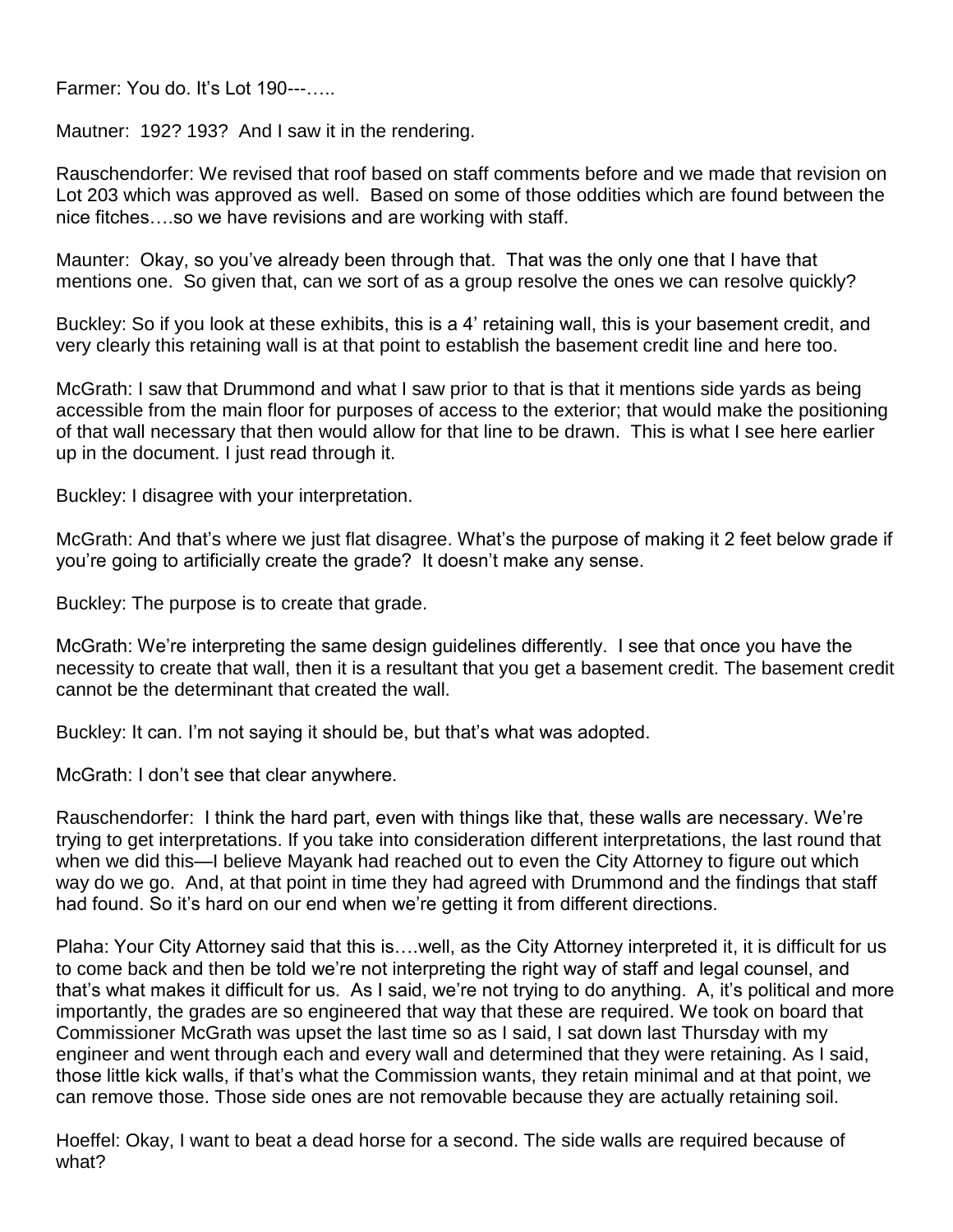Plaha: They're retaining soil.

Hoeffel: So that you're adding or so that it's there. The engineered grade today doesn't have that soil there.

Plaha: Again, we have to return the property to the natural soil which is what we've been told, so just as was done earlier, it must be excavated and put back. If we excavate and we don't take the walls, it's not going to be the natural slope. So you're asking us to do one thing and then asking us to do something else as well.

McGrath: The retaining wall that you're putting in is above what would be the natural interpolation between the slopes, the pre-graded slopes.

Plaha: I disagree.

McGrath: Okay, all right. We're going to have to—I'm not upset. I just think that this is creating a condition that's creating massing that's not appropriate for the development.

Hoeffel: No, I don't disagree. This is the biggest issue we've had and it is that egregiousness in my view of how you're fitting that much house into it. We had a long debate last time and, you know, I don't like it. I think it's going to be bad in the long run for Wilder. The City apparently doesn't share that view so this is our stump to remind you guys that we don't like it either.

I will say, as we see more of the homes with that backing, as Commissioner Faix was talking about, the rear decks and that treatment is getting repetitive, and so the concern is that if you get 20 or 30 more looking up the hillsides that what you're seeing a lot in the front try to change the excavation of those plans, you know, I'm worried that what we may see up there is you get more homes up that hillside and that's egregious across the back. And I think it will take away from the architecture of the home which individually aren't bad when alone. When looking across here, those 3, you're repeating that deck virtually across those properties and there a couple that are fine, but as you get to your 40, 50 or 60, I'm worried that they'll very much looking like production housing. And yes it is production housing, but it's also semi-custom production housing and we are trying to manage that balance. Yes, you have repetitive lots—I get that, but… you have to give yourself a product ….. especially…it's not flat. It is that hillside and more of these homes are going to be visible then than a flat tract home. So that's my concern about some of that rear massing.

I'm done fighting battles because of the stepping down because of the same thing. The City didn't choose to enforce what I think are clear in the guidelines and I'll sort of go back to my statement on it last time. I would love to deny many of these homes but I believe they all probably meet the new guidelines, but I didn't see them in the staff report where it typically is.

Farmer: They do. They're not subject to the re-massing, but yeah, the rest of the guidelines-they do in terms of heights and setbacks and all that.

Iverson: If I could follow Commissioner Mautner's lead, I too have issues with the A-Lot home. I am not crazy about the fact that you're doing a cottage style on an A lot and just blowing it up. I do understand it's compliant, but I was really struggling with that one application. I think the other 4, to put a more positive note, I think these have come a very long way from the first ones you drive by. The contrast to me between those first lots that are occupied and the orange is too orange, and the cottage style is sort of applique and I looked at these applications and I saw quite a bit of progress.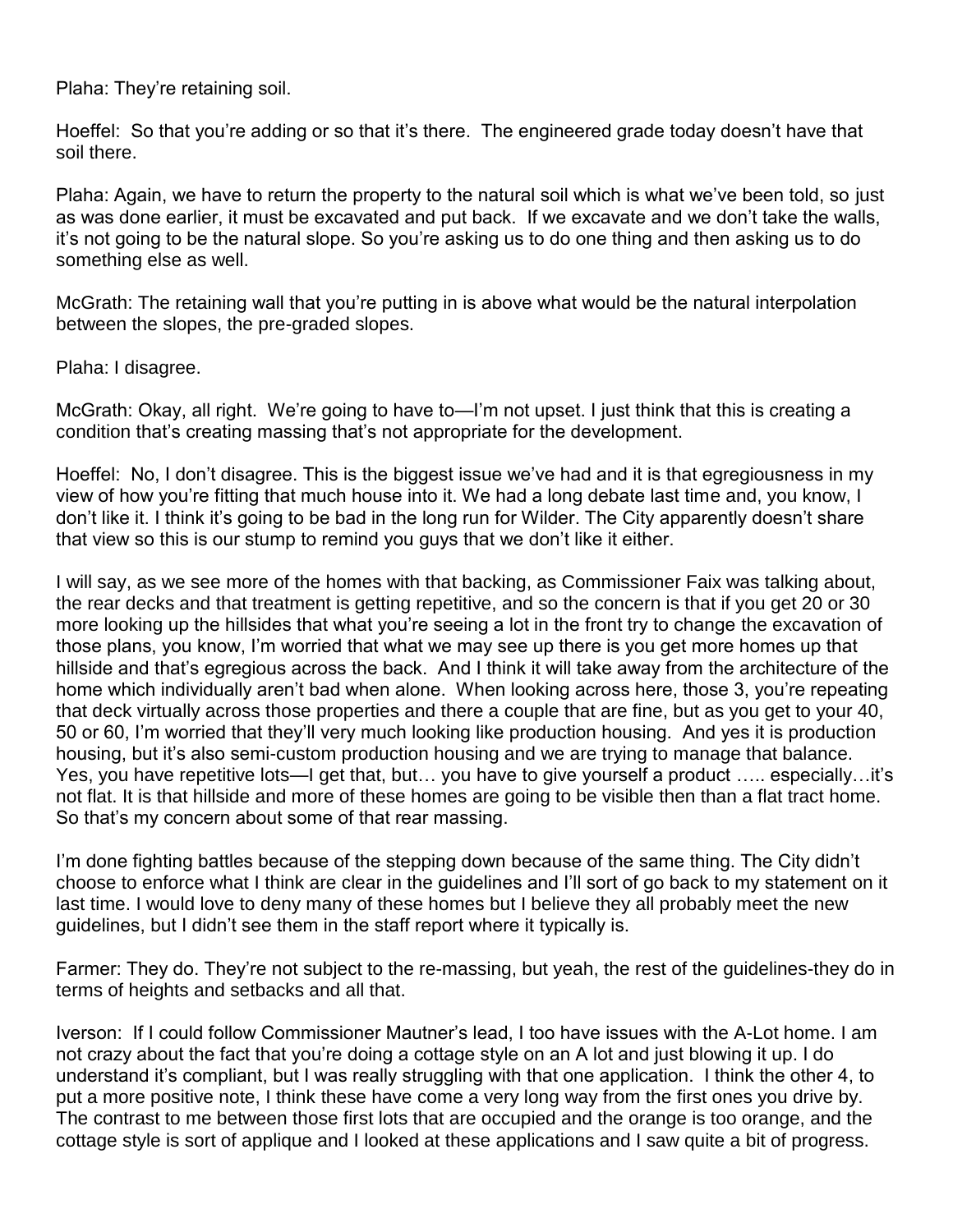I actually thought that for the much bigger sizes of these homes that it was really necessary that you made that progress on the articulation and on the colors. The only thing that I had not focused on until this discussion is (inaudible)…I thought that was a very valid point and it's right on, so if we tabled 194 on that A Lot potentially for some changes that might be able to break up that one line. Again, that wasn't my main focus, but it might be a benefit we get. For me, I've always felt that the cottage style was meant to be for your smallest homes. It really doesn't work when it gets over a certain size and it gets very strange. So I think you've done a really good job blowing up the cottage style. I just don't think that's what that style is meant to do. So I'd like to keep working on that A lot as a group. I think the other 4 are perfectly fine and actually work well on the site and the scale. So I would, at least for purposes of getting this discussion moving, support those 4 and keep the conversation going on the A Lot on 194.

McGrath: Yeah, I'm perfectly fine with the other 4. I think particularly the up-sloping lots are fine.

Commissioner Mautner: I'll make a motion to approve Design Review and Elevated Deck Permit applications for (4) lots 191,192, 193 and 195 as recommended by staff, and to adopt the Statement of Official Action, and then let's table 194 and we'll continue that as soon as we approve the first 4.

Iverson: Can we do that this evening?

McGrath: Yes.

Iverson: I second that motion.

Mautner: Really quick to clarify, a couple of things need to get in agreement on the Permit Streamlining Act deadline for 194. Are you in agreement with that extension?

Iverson: We're still talking tonight.

Mautner: Yeah, but I want to table some of it.

Buckley: You don't want to table it to another meeting.

Mautner: Exactly, but we're so hung up. Let's get something approved.

McGrath: We have 5 applications on this. I think there's a motion to approve 4 of them and let's move on to discussion for the last one.

Farmer: Okay.

Iverson: So I seconded the motion.

McGrath: There's a motion by Commissioner Mautner, a second by Commissioner Iverson. Let's do roll call vote to approve 191, 192, 193 and 195. I believe that's 51, 52, 55, and 56. Roll call.

Commissioner Mautner made a motion to approve Design Review and Elevated Deck Permit applications for (4) lots 191,192, 193 and 195 as recommended by staff, and to adopt the Statement of Official Action. Commissioner Iverson seconded the motion; and the motion carried by a majority (5-1-0) roll-call vote as follows: **Ayes:** Mautner, Iverson, Hoeffel, Roberts, McGrath **Nayes:** Faix

**Abstentions:** None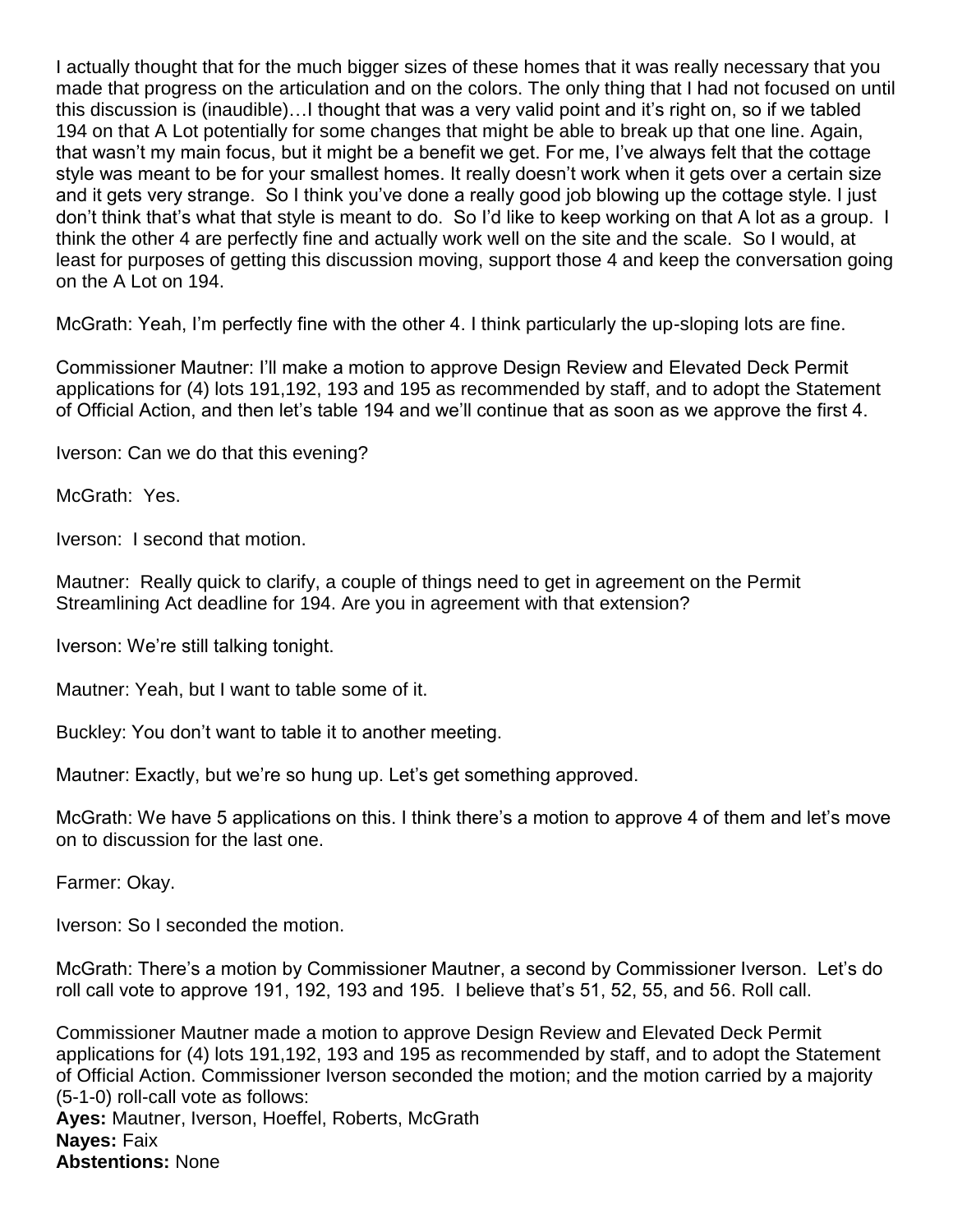McGrath: Just to show you I'm not an unreasonable person, okay, congratulations, you've been approved on those 4 applications.

Mautner: How many of the A lots do you have left?

Rauschendorfer: 17.

Mautner: 17?

Iverson: 17 of the A lots you're saying?

Rauschendorfer: Oh, you said the A lots? Oh, I'm not sure.

Buckley: I don't think it's that many Darrian.

Rauschendorfer: I want to say 5? Of the Plan 2 though of this particular plan, there's 3.

McGrath: Have you sold one of these designs on an A lot with the master bedroom downstairs with one window?

Rauschendorfer: Yes, we have. I think we've sold two now.

Iverson: How does that compare with the rate of sales on others? Does it depend on….

McGrath: …average days on market.

Plaha: The sale of that one….Sales is….you're looking at a \$3 million home, so they're not going to be exactly the same. We have an opening later this month…

Iverson: I'm sorry, the question was, of this style as compared to other styles, how do they pace?

Plaha: We haven't had any adverse feedback to the extent we've sold them. We haven't had any adverse feedback on any of them we've sold, and as I said, as we're progressing, we take the Commission's comments and they're evolving, so …..

Rauschendorfer: I just want to see how many houses that you've finished to sell. So, of the Plan 2's that are out there, 3?

Iverson: When you say Plan 2, is it a layout or is it a style, or is it a house size?

Rauschendorfer: It's the interior of the floor of the house.

Plaha: The letter depicts the elevation.

McGrath: But the features of Plan 2 are basically this same old facet or single face all on one fenestration level is the idea…on the elevation.

Plaha: According to what elevation?

Mautner: I got confused here. The controversy is with Lot A, and the question was how many more Lot A's do you have to develop that we might have to argue about?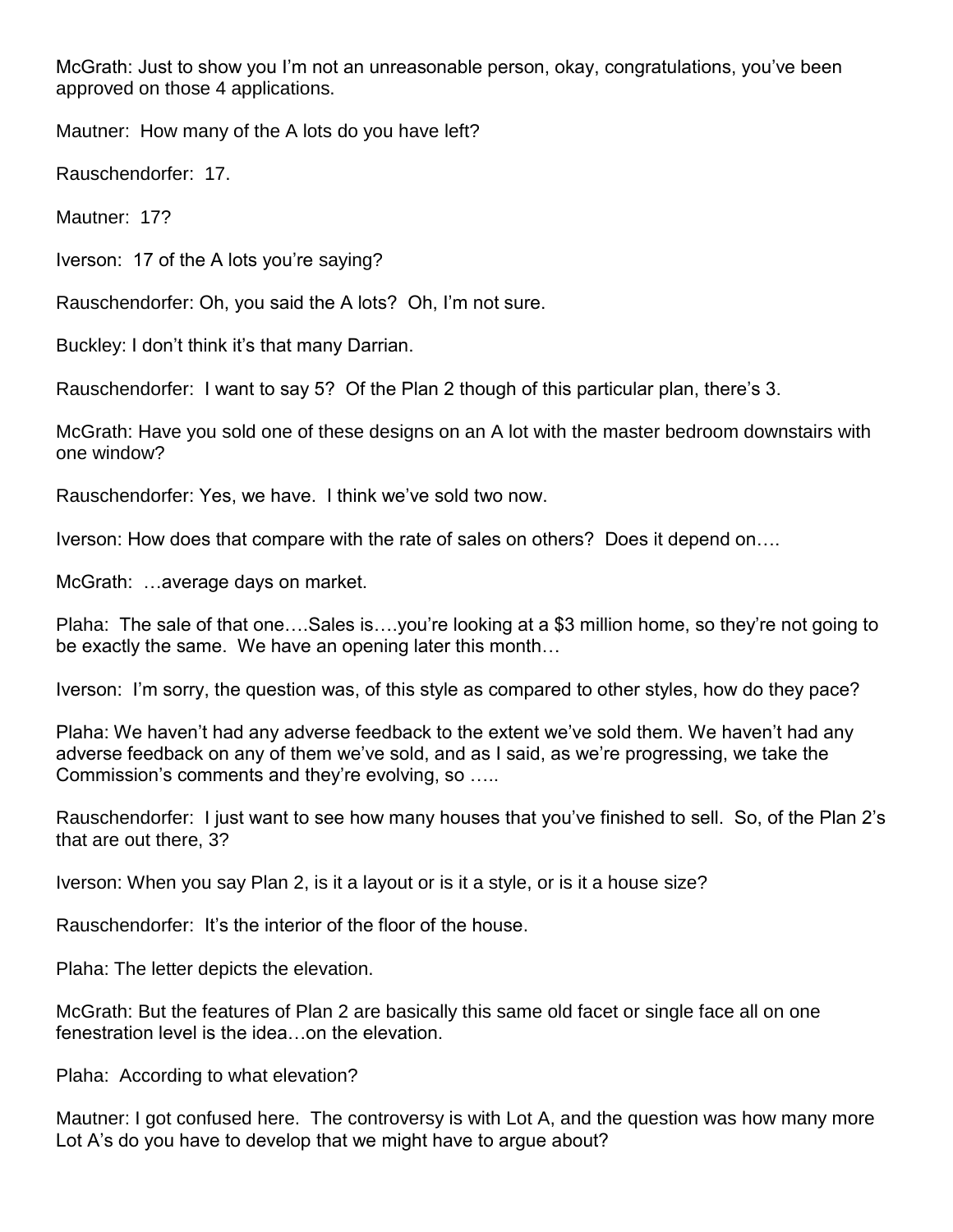Rauschendorfer: So we have a different floor plan as well; the mid-century modern. That is also put on an A-sized lot. We brought that to you in study session that we got great feedback from and then approved. So it's hard to say how many lots there will be because we have different plans on different lots as well.

#### Mautner: I understand.

McGrath: I also probably wouldn't….I mean, if you were thinking about the issue strictly limited to A lots. This is an issue that has reared itself in other occasions outside of Taylor Morrison that has to do with how you maximize square footage on any given lot. For me, the issue is really simple. I disagree with the interpretation of the guidelines. I see the result of basement credit is the result of a retaining wall that is structurally necessary for other purposes and not for the purposes of creating a credit. That's my concern. It's been my concern for a year and one-half.

Hoeffel: And I don't disagree with you in terms of your goals, desires and concerns. I think it was clearly the intent of the guidelines to allow for this usage; we use retaining walls to increase basement credits, but is it worth it? Do you think those were the guidelines that were approved and so as I said before I think it's a mistake in the long-run the City is making but I…yeah…I guess I come back to the same rational position I gave to acquiesce to approving it the last time in that if what we have and if re-submitted today would meet the guideline for this would never come to us. So in some ways we have our last ditch efforts to imprint our view of the world unfortunately for you guys. On the other hand, are we making examples of you guys just because of when you filed. That's my belief.

McGrath: My counter to make to that is we made that argument last time and we're right back where we're started. And I do disagree in terms of….I don't see anything here that explicitly says they can be created for that purpose and if someone shows me that, fine. I see that they need to be created for the purposes of continuous living spaces on the main floor. That's what I see. Terraces can be created for continuous living spaces, or obviously if they're necessary for other structural purposes.

Iverson: I guess in listening to you guys, if that was the only issue about the technical compliance of the basement credit and how it's applied, I feel comfortable that the legal interpretation is what it is. However, we do have qualitative review over the entirety of the project application and at least I have a lot of reservations about this particular one. I feel like more people than not on this panel are feeling like this. This just doesn't work. So, it's one that I don't think I would be prepared to approve tonight not because we just have to swallow the pill about the basement credit, I think it's legal and allowed to do that. I just think this particular house, when you add sort of the wing walls and the "cutesy" decorative stuff, it's a lot of stone and it's very bright and there's a lot of mass and it's a small lot, there's just a lot of things about it that I feel like if you guys had come in with something that was smaller on the lot, we probably could have gotten it through. It just feels like the gestalt of this style, the lot size, the basement, the selection, it's not working the way the other 4 do, so I would not be prepared to support this tonight, but it's not just because of the 2 foot walls. It's because the house itself is not one that I feel we can feel good about approving as part of Wilder even within this neighborhood context and these design guidelines. I just feel that one is not fully baked.

Hoeffel: This is what we went through last time with the Commission.

Rauschendorfer: Can I respond to what you….?

McGrath: Yeah, we haven't really….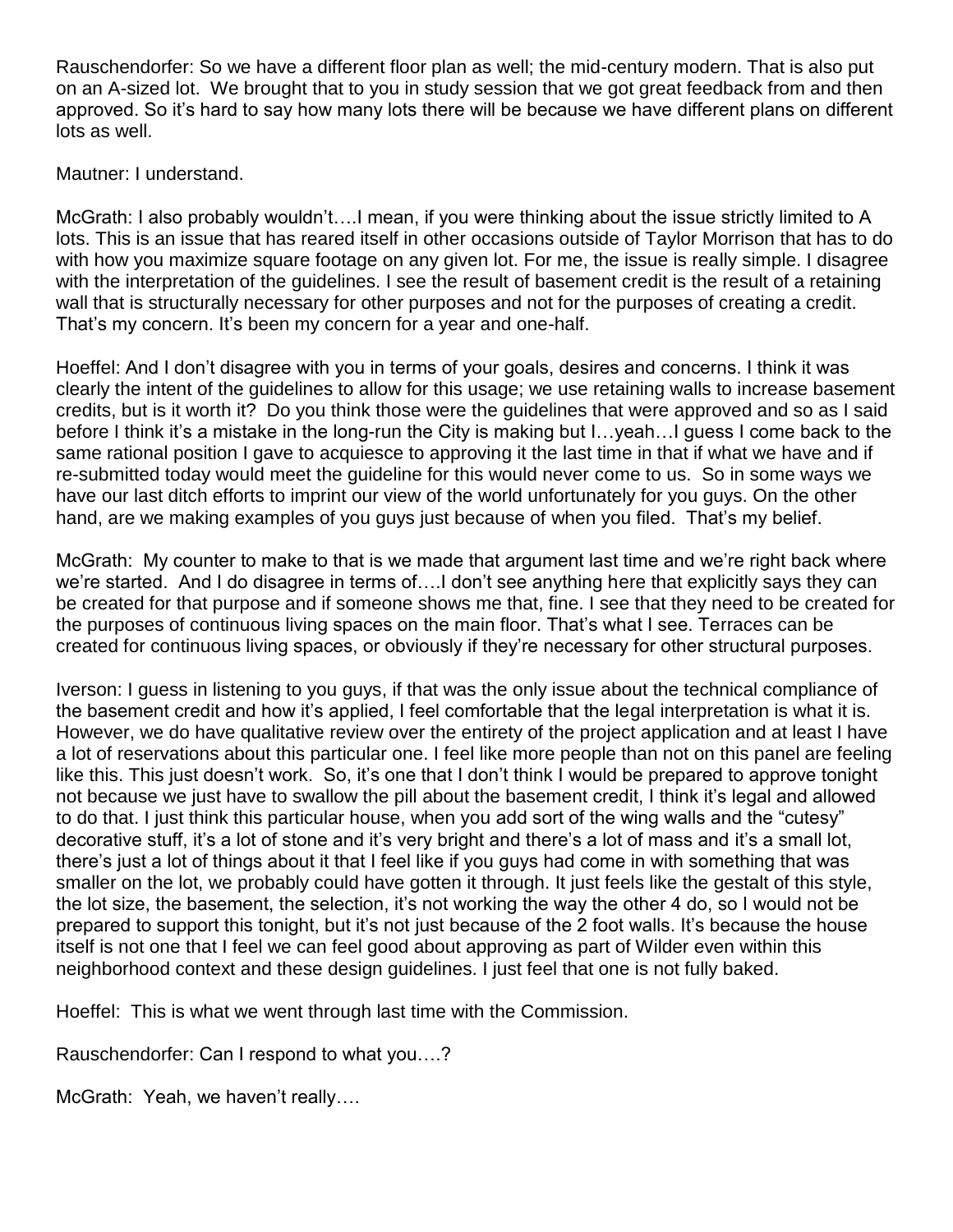Lauri Moffett-Fehlberg: Lauri Fehlberg, Senior Principal with the Dahlin Group, Let's talk about the design of the house for a few minutes because I think there's some places we can go that can make everybody happy. So, we've all got the elevations.

Farmer: What page?

Fehlberg: 194, 97 and A-6. The two…..

Mautner: You only have a black and white one. Do you want a color one?

McGrath: It's colored.

Fehlberg: Can I approach?

Mautner: Please.

Fehlberg: So here's what I'm thinking in this whole conversation is that, from a staff standpoint, this is very "cottagey", single story from the street. There's a lot of articulation of small elements that's typical cottage. Both sides are really giving us that little bit….

McGrath: This might be a little easier for recording purposes. Do you have the elevations you're presenting…At least you can go to the wall and I think everyone would see this a little bit better.

Fehlberg: Okay. So part of what I was doing was just sitting here listening, trying to absorb and say, okay, what is this about that we're really starting to have some heartburn with and what I was getting from this conversation, was the philosophical application of the design guidelines aside just architecturally. So it feels like you know the front of the house, single story, feels "cottagey". You can't tell how big that house is from the front. The same thing as your wrap down the sides. You really get the sense of movement with the small gables, the expanded, the lift in the gable here from across the center, the smaller gable, the lift again. You get a nice rhythm on the side of that house. Where I think we're running into trouble—you get the same thing on the sides. You're getting this breakdown in the massing…here's where we're running into trouble. That seems to be where the concern is. And so here's a thought for you. What I'm hearing is the stone is creating a density to that back side. We want to have the deck because that helps give us this expansion into the landscape, into the yard, but what I'm thinking is…..let's get rid of the part that is starting to give everybody heartburn.

In cottage architecture which is reflected on the other sides of the house as well, we have these components of the timbers basically and the detailing there. We've got the timbers here from the decking. We've got the open metal rails. We've got the lines coming down. Let's get rid of the stone on this back and create it out of this timber element so it has a filigreed feeling to it that goes with the architecture. It's still going to be there so the resident can get out, they can see, it gives that extension into the yard. Let's just get rid of the stone. We'll do the detailing all the way to the ground, but it's really starting at the top. What we could do if you wanted to break the stone out, because this is where we'd attract; half our Planning Commission says if it's on the front it's got to be on the back. So, you know, we're always looking for how do we balance the maze. Take the stone off of here. We could take it across as a wainscot across the bottom in the back so it really feels like it's coming out of the earth which is what the cottage style does. It's of the earth. It's the piles of rocks. It's those types of things that we could do to this house and I think it will start to satisfy some of the things that we're concerned with; "the H's", with the heaviness of the stone, and then we can create so the whole back of the house is the white stucco, take the wainscot across the back underneath the windows and detail it nicely like we are with the walls up above.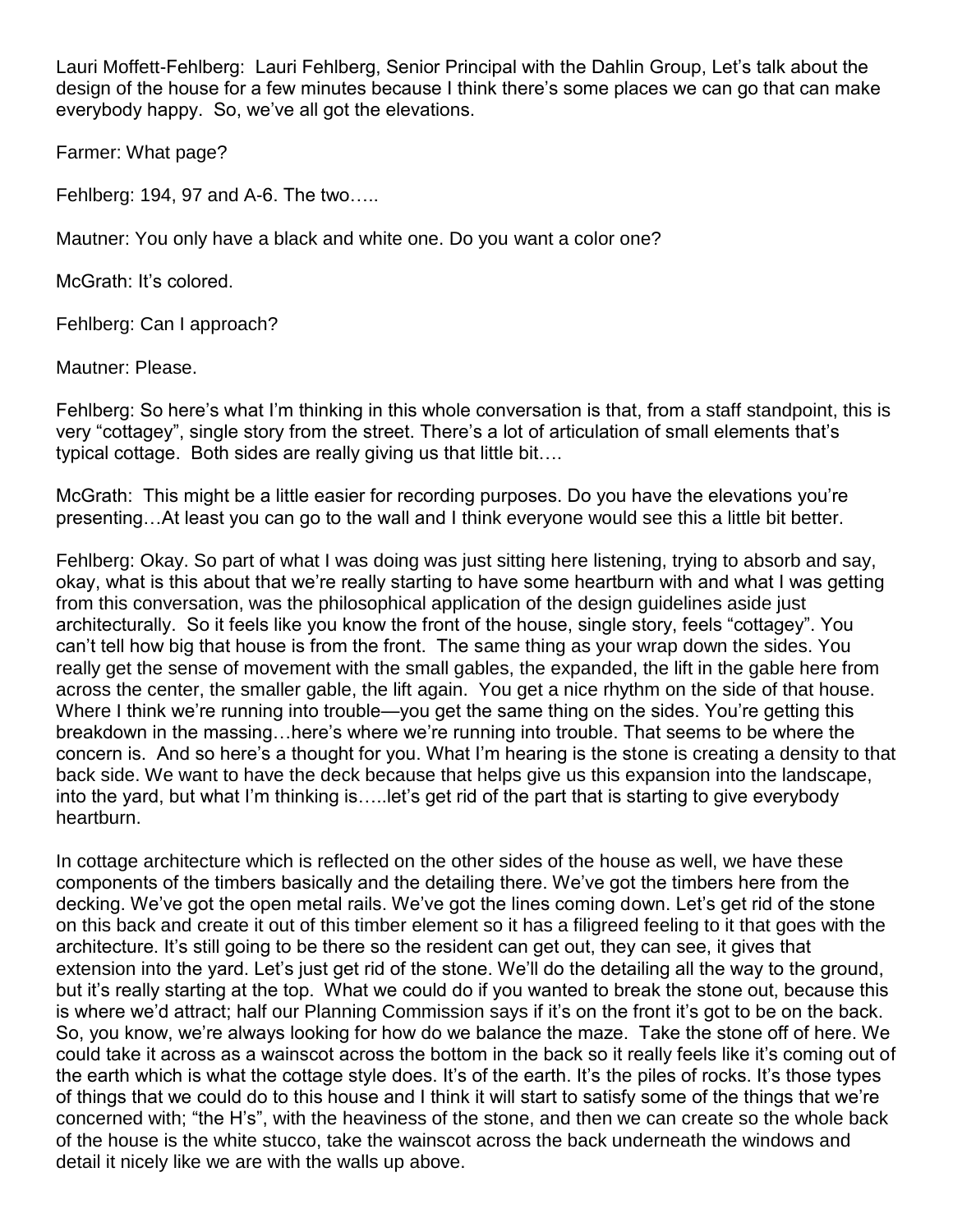Iverson: Did you do that on more of your recent Craftsman? Did you do something where you had more stone at the wainscot level?

Fehlberg: Yeah, yeah.

Iverson: I thought so. I actually thought that was a nice result on that one.

McGrath: I actually think we gave you feedback along these lines on this design last time. I remember talking at least about the stone going up above the rail height.

Iverson: I think it's a different style.

Fehlberg: Yes, it's a different style of architecture and so we can take, you know….and this is the kind of advice where I listen and I'm trying to distill down what is it that we can do to this that pulls the detail from around the front of the house into the back. The sides have that nice flow and that nice movement so let's get it back here. I think if we do those two things, I think it will feel good.

Iverson: One more thing though is that you've got this cutesy here and it shows up I believe on the front also, but that also makes it feel like it's trying too hard to be a tiny cottage instead of something that's 'other' and that's another thing if you can figure out with that detail that makes it less 'adorable.' I think it will handle the size better.

Fehlberg: Oh, can I quote you? Less adorable! Can I use that? Not here but other places.

Iverson: I'm sorry, but it seems to me how that…if you're going to use that kind of detail, it needs to be actually small so I just think you can dignify the house style a bit and then I think it reduces the pressure to have the front match the back when the front isn't quite so 'of a type."

Fehlberg: Tinkered.

Iverson: Yeah.

Fehlberg: So what we can do with that is very simple because on the sides are all of the square gables. Why don't we just take the stoop off and bring it straight back?

Iverson, Roberts: Yeah.

Fehlberg: Just pare it off. It's….

Iverson: I think it would be a calmer style for a bigger house. I really struggled with this being a different animal than the style it was meant to be and I think we need to address it. I think lightening up the back with that trestle style I think would go a very long way to soften the effect.

Fehlberg: It makes it transparent is what it does, so it gets the weight off of that deck.

Mautner: As long as we're doing design work…

Fehlberg: And I'm happy to work with staff to finish this off, you know, to….

Mautner: So one other thing and this is what I saw…go to the next sheet and that's the one car garage. You can see on the back end, that roof feels really uncomfortable.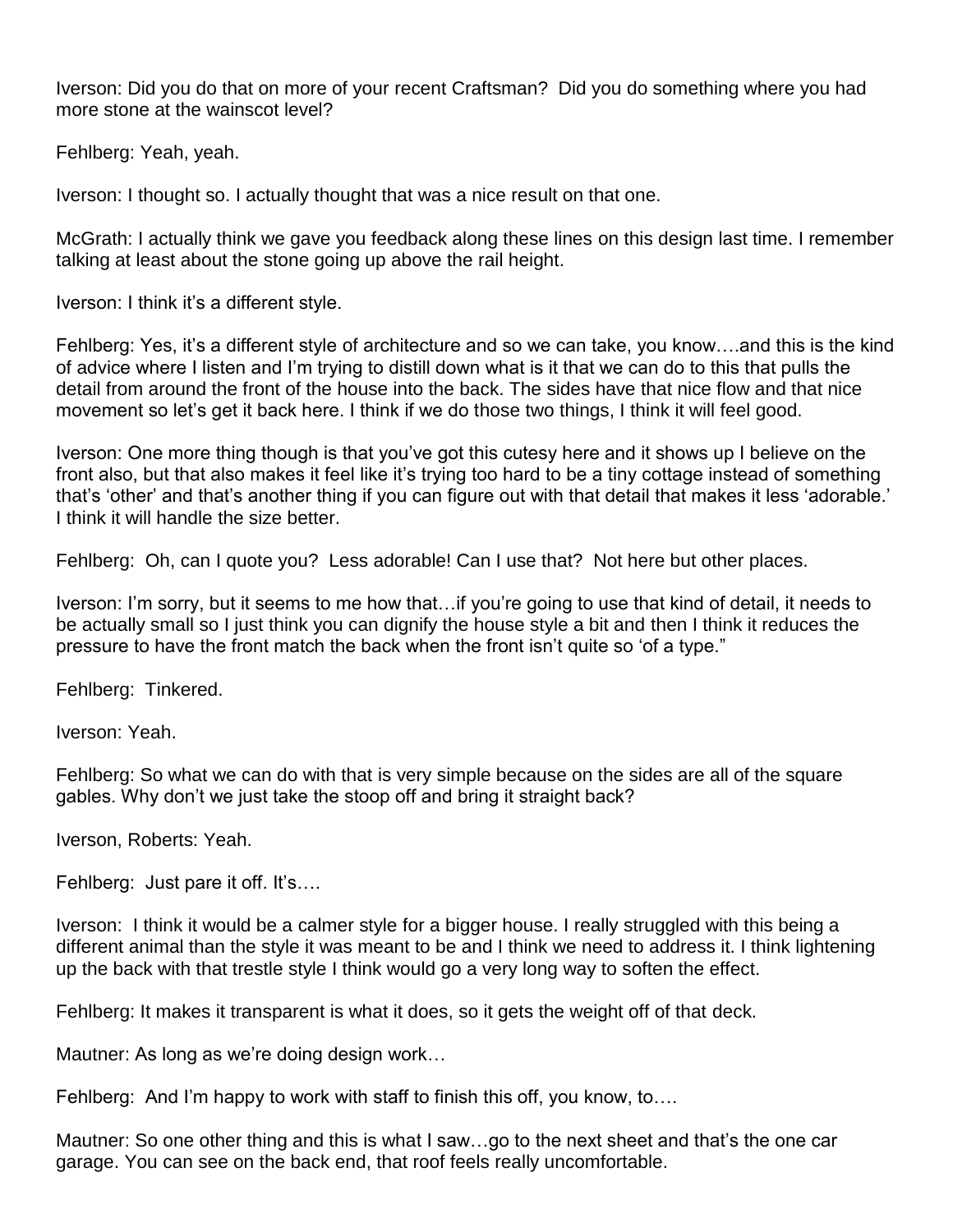Fehlberg: Between these two?

Mautner: No, just that one. That one, if you drive by the houses that have been built, it just really feels out of character to have that high of a roof trying to mimic the same height as the two car garage because the two car requires that much height. That's a minor detail and you guys can work on that, but that's….it just seems….

Fehlberg: I think we just drop the plate and you have a handle because you wouldn't want the small gables to have a different pitch than the other small gables. That would be really weird.

Maunter: No, but the two small gables, bring them down and then…they don't have to be the same height as the double-car garage—that's what I'm saying.

Fehlberg: And we can drop the plate. It just drops the whole thing down, and that goes to your point where you get these smaller elements and build to the bigger elements. So, I mean, again, that's a simple fix.

Rauschendorfer: So these will still match and have the same pitch. We'll just bring down this plate….

Mautner: Either down or not as tall.

Fehlberg: We kind of want that lift, but we'll just drop the plate on that.

Mautner: It just seems too much for me.

Fehlberg: For the rest of the house, it's up there, it's unnecessarily so.

Mautner: So if we get that from the back, then the only issue that we've got on the table is the retaining wall? Is that where we're at? Are we getting somewhere?

McGrath: I think anything to improve the architecture to improve the massing is great. My view is not going to change on this interpretation of the code.

Mautner: So how can we resolve this?

McGrath: They're trying to put too much house on a lot that's not sized for that. So that creates just general massing issues. Again, in my view it's too cold. The house is probably 400 square feet bigger than it should be and the wing walls create massing issues. When you look up towards those houses, you can see them across the valley. You can see all the ones that do this. It creates massing issues in the community as a whole. I mean, that's…..If the Planning Director believes that that can be a driving force, I don't think that can be the driving force with replacing the wall. There's got to be some other reason and the resultant of that is for get the credit for the….

Roberts: …to make it the bigger house, which they need in order to pay for what they've done.

McGrath: It should be a less expensive lot because it's an A lot.

Mautner: Can we get a legal interpretation on that?

Buckley: I talked with Fran about it and she said there is nothing in the handbook that prohibits you from using a retaining wall to set the basement line.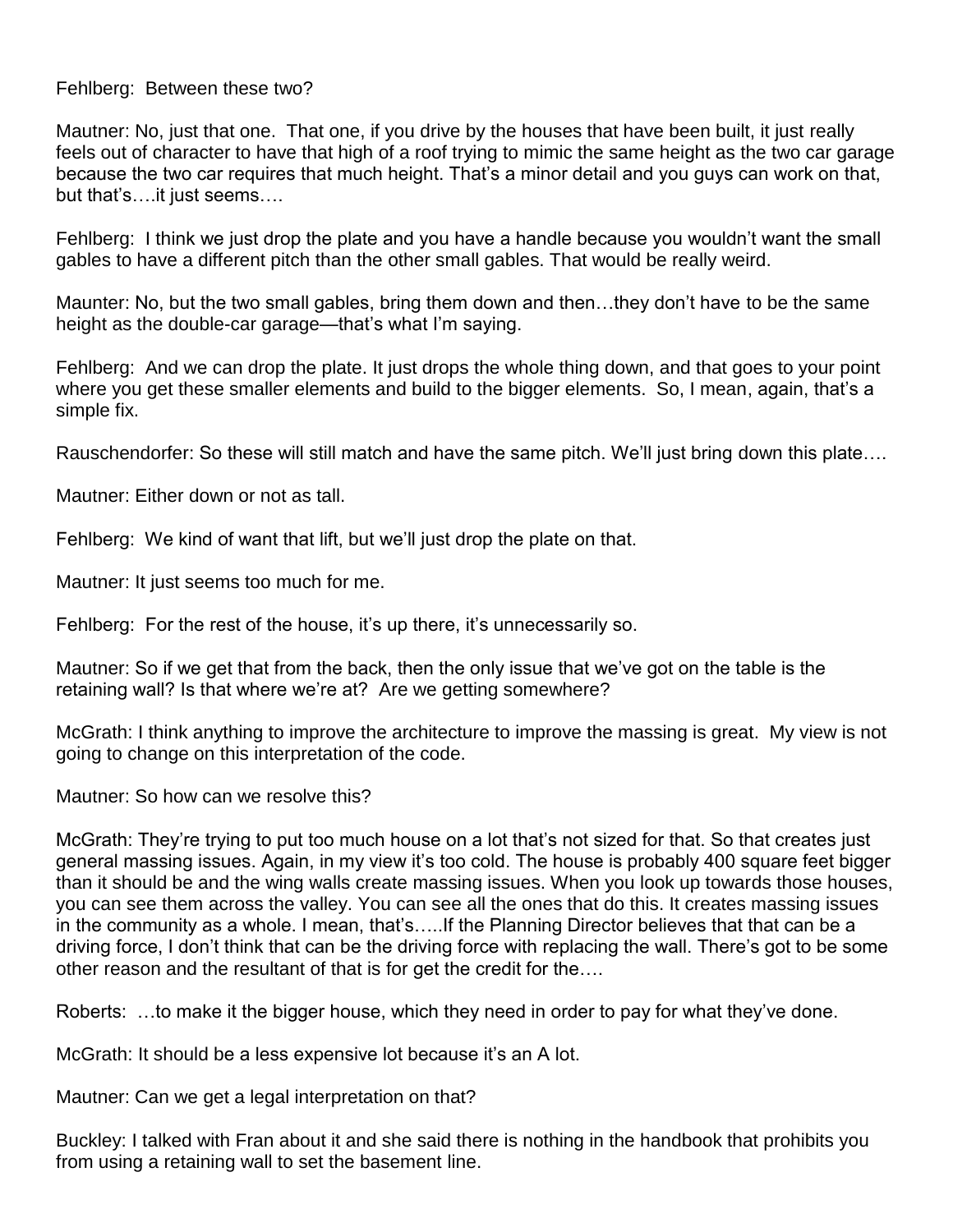Mautner: Okay, so if that's a given….

McGrath: Again, I'm reading that as a necessary retaining wall. I'm reading it as a retaining wall that serves a functional purpose and the functional purpose is not to get the basement credit. That's not a reason to build a retaining wall because…I'm just repeating myself now.

Mautner: I understand. I'm trying to get to the point where we can give them direction and I don't think we want just a rejection at this point. If we've got the massing in the back where I think some of us are more comfortable with

Iverson: Can we get a little bit smaller house. I know it's not custom and you need to be able to have plans that you can replicate. Can we get the house size down a little bit without fundamentally changing your ability to repeat them all?

Plaha: I think we would have a whole new house.

Rauschendorfer: I think the hard part with some of those things is that some of the walls from the main level to the basement are strategically stacking so it may not be as simple as it may seem because there is symmetry and construction with some of those items.

Faix: Could you get rid of a garage and see the front door? It would reduce massing on at least the front elevation.

Iverson: We would agree with that feedback to have a front door entrance experience. When you drive on Wilder you really do notice that.

Faix: Even when you're walking. It's uncomfortable I think.

Farmer: The one thing or one perspective is that we see that across Wilder. So I mean Davidon has a lot of those where you have single side car and the two front loading and I think that one of the functions is there's supposed to be this little indoor/outdoor connection patio area in between.

Faix: But the problem with this design, and I don't know if it's just Davidon's group or if it's other people's thing is this opening is 3'6". This is a very narrow experience to approach a house and feel like that's where you're supposed to go. Squeeze between these two walls and that's how you enter. I actually think it's a big design flaw, but in terms of massing, if you're looking for massing options and you're taking feedback, that could be one way to reduce the amount of sheer mass on the site. It doesn't necessarily go into your count in some ways but it would be less, right? If we're trying to get less on the site that could be a way to get less if you didn't want to redo your architecture and there's no engineering in it and everything else.

Faix: Or you could have a two-car, basically if you took the side facing off.

Farmer: So eliminate the side facing on the single car.

Faix: I'm just throwing it our there.

Iverson: I know this is feedback but it would help a lot.

Faix: It would because there's a lot of stuff that they're jamming on here.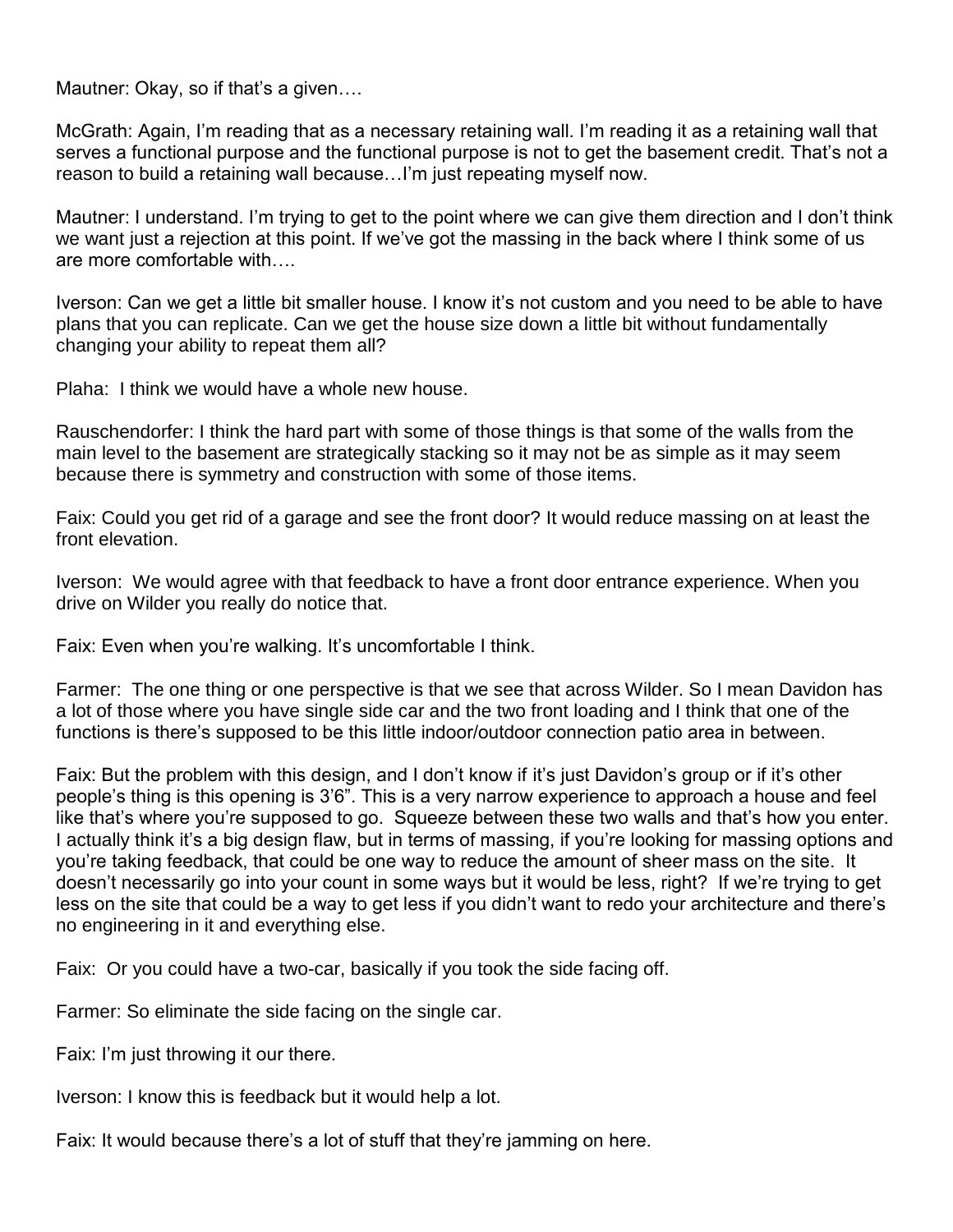Buckley: So Tiffany is going to have a real difficult job in trying to transcribe all of this especially with our typical microphone, so keep that in mind as we….I think it's okay to have this fairly informal productive, almost like a work study session. I don't think there's any rule against that. Certainly if there was public here we would offer them an opportunity to respond but there is no one in the audience other than the applicant. The one thing I was going to say about the side facing garage is I think that the intent there was not to prevent a scenario where you have a lot of 3-car garages facing the street where that dominated the streetscape. So there actually is an incentive to have a sidefacing garage. We reduce your front yard setback for a side facing garage which is why you see it so many places in Wilder. It may be that the result of that is not as it was originally intended. You know, maybe you have some legitimate points there, but that basically was the intent.

Faix: I understand it's fully permissible, but it just feels like they've got so much on here and they have this very weird approach to their house, assuming you are not entering it from the garage, so all of your guests. And it's a very weird…you know I walk up there a whole bunch and it's an odd scenario that that's your entry point.

Iverson: We're trying to solve this project, but also you guys are going to be approving a lot more houses you know, you're going to see A-Z on this. There's going to be an on-going dialogue, you know, these are really important things to think about beyond just can we get to an approvable project tonight, which would be nice.

Plaha: And yes, just to kind of chime in I guess, Commissioner Mautner, you mentioned that the kind of rude picture on the singular garage, we're talking about the fact that there seems to be more in your view on that site, so the company won't be happy about it, but I will say we will remove it, but if this is a bone of contention we can move forward by having a one-car garage removed and we can get to an approval at that point and make the other changes to soften the rear deck and also looking at the rear picture as well, and the stone wainscoting across. That would then, to your point, Commissioner Faix, open the front of that house up so there is more of an entrance where guests coming through don't have to get through the gap between the two garages, so that visually from the street, would be to reduce the massing as well?

Faix: Yeah.

Plaha: And then also softening the rear elevation and adding additional articulation. I'm sorry, but right now we're trying to solve this and we're happy to.

Iverson: I would support this just on the loss of the garage alone because I would love ….

Roberts: Part of the reason why the side facing garage is there is to create a courtyard. So if you want to have that courtyard, you could put a fence or some kind of enclosure in front. And we talked about we don't want fences, and we could put ….these houses. We have to be….I mean, I don't want to send them away and say, take off the garage and everything's going to be fine, but then to retain this courtyard out in front they're going to put up some kind of fence.

Iverson: But right now it's not a courtyard, it's just a driveway

#### **(Inaudible)**

Faix: I think that you're right if they got rid of it, and this is a side note—someone said if it was 400 square feet smaller it might feel like it fits better, so it's like halfway there right, like 245 feet less. But, you're right. If they wanted a feeling of a courtyard, they might need to put like a half wall or…it would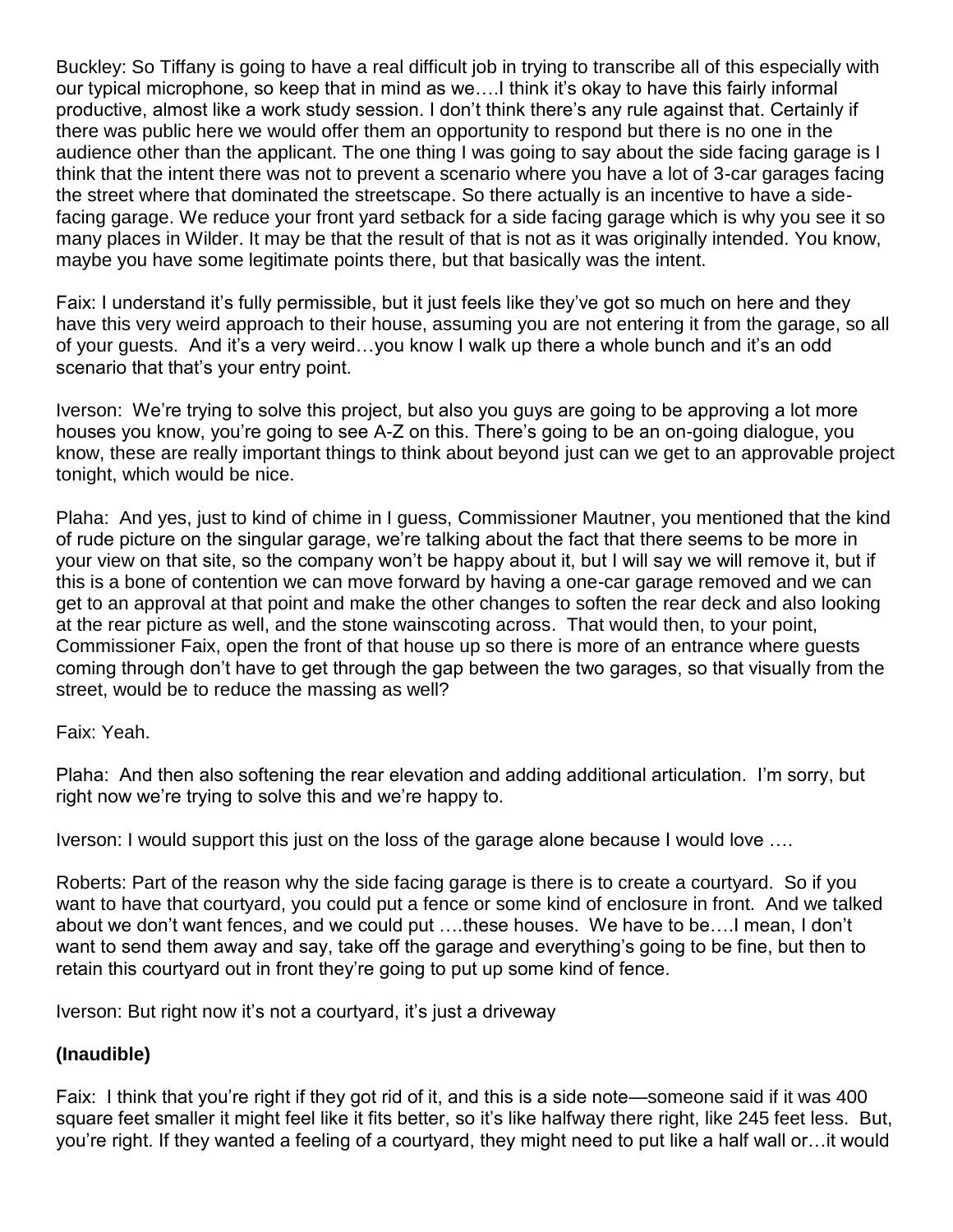be a different kind of courtyard, but I actually think it would be a courtyard you might feel more likely to use. There are a lot of ways to do it.

Fehlberg: ….very "cottagey". Cottages always remind me of grandma houses, so it's that little bit of texture and softness you can do with the planting styles. It's not as random as I heard you talking earlier, softens things down a little bit.

McGrath: I guess I go back to what's the original sort of constraints that are put on this lot. Its 2,500 square feet. The garage credit is 400 and okay, they say there's a reasonable basement credits and now we're at 3,500 type of square foot house. That's kind of what this was intended to do and I don't know if you guys would spec 3-car garages on a 3,000 square foot house or not.

Fehlberg: Normally we wouldn't do a 2-car garage for a house of this caliber, but part of what we're trying to do is find that middle ground to break the log jam on this house I guess so just kind of in summary, we're looking at changing up the detailing on the deck in the back, take the stone off of that, take the timber detailing around, take the wainscot across the back with the stones so it has that sense of base across the back, drop the plate over the garage or remove the car garage and maybe do a low wall to express a courtyard feeling…like that type of short….

McGrath: And so now miraculously, we've taken 280 square feet or whatever, all of a sudden these wing walls can recede because they don't need to be there? Is that....?

Fehlberg: We can't move the whole house.

McGrath: I'm not advocating moving the house.

Mautner: It stays but it ends up that the credit that they get is no longer as necessary.

McGrath: I think they're there.

Hoeffel: I understand the concept of trying to remove the garage. I think it's going to be a marketing issue for a multi-million dollar house of this size but generally we need a two-car garage these days unfortunately. I do think it will lighten the house up a little bit, but I think that this is the Wilder style, the side facing garages, and I think it will change the articulation on this one particular design which will not be that bad.

Mautner: There's some modulation from the street now too because now all of a sudden your house is back. The physical part of the house; it helps modulate in essence the front of the house….

McGrath: I'm sorry, I wasn't hearing we were moving the house.

Mautner: No we're not, but if you're moving the garage you're effectively reducing the front of the building from the street.

McGrath: I don't think we've ever had a significant issue with a one-story on these down loaded lots. The issue is always from the back side of the down loading lots.

Mautner: But, there's an added benefit by taking that front structure out in a sense that helps the street corridor because now actually the building is set back another 15 feet.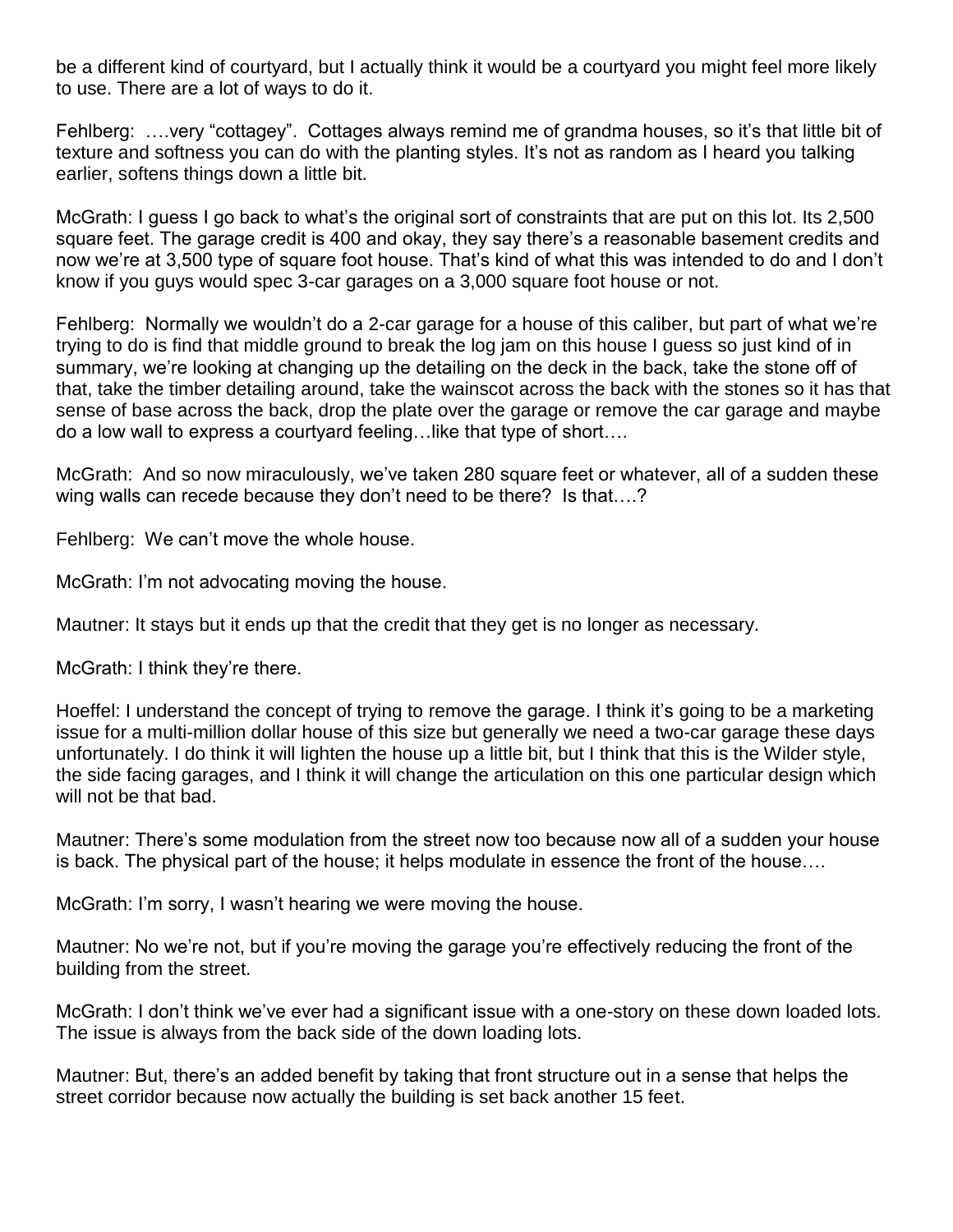Iverson: This may be a non-starter. Is there anything you could do with the shape of the materials of the retaining walls that would make you guys feel they are better able to blend? The fact that there's these white airport wings, maybe…

Fehlberg & Plaha: Those can be taken off. It's the stone walls on the side.

Fehlberg: Take the stone out of the boulders so it feels like it's of the earth again, so it's more of a landscaped wall feeling.

Iverson: Got it, especially the ones that bothered me were the ones that are carried back, but I'm not.

McGrath: My issues are more philosophic and precedent-setting in nature because we've seen this on custom houses as well.

Faix: You know I think the idea of the wainscoting is potentially is helpful. To answer your question on what could do it, sometimes I'm thinking of old historic buildings where they would have used stone to line the inside of that basement and that's what's continued because that foundation is that basement. So maybe it's something different than wainscoting and it's more like that basement appears to be made out of stone and you use it less as a façade veneer in places and definitely off that heavy thing.

Fehlberg: It will get a little heavy on that.

Faix: And wainscoting is correct, but that may be a way to like sink it into the ground a little to make it feel like it's part of the earth rather than side wall there.

Plaha: I think if you took into the full extent about the 8 foot, you could reduce some of the massing with the columns but you could have it with the base.

Fehlberg: From our perspective, it's the same amount of stone that if you didn't have that backside that way, I'm just afraid it's going to look really robust stone-wise. And some styles that does work is….I'm trying to lighten it up and then it heavies it down, so it's this balancing act. I guess what we're trying to do is to try and come up with a set of components that, you know, the back deck, the wainscot, take off the little wing walls, take off that front garage, so we can get an approval tonight and just come back to staff and say, staff we've done everything, let's move forward. That's what we're looking for.

Mautner: I just want to… I think what you've mentioned is your pro form eliminating the garage. Is that a doable thing?

Plaha: My boss is not going to be happy about anything. It's one of those things that if we can get to an approval. I'll take it. Is it feasible for a \$2 or \$3 million home to have ….because most people have two-car garages and the third garage is to do something or to have a weekend vehicle in there ….At that kind of level, that's the kind of buyer we had that's out there, but we will have to take a hit on the sales price of that home.

McGrath: I'm going to go back because I think my understanding is that the reason these were structured to have different lot sizes was actually to have some diversity in the sales prices of the homes out there. That was one of the original purposes of creating different sized lots. So I find this kind of circular argument going around.

Plaha: It's just very difficult. In the Bay Area and prices are….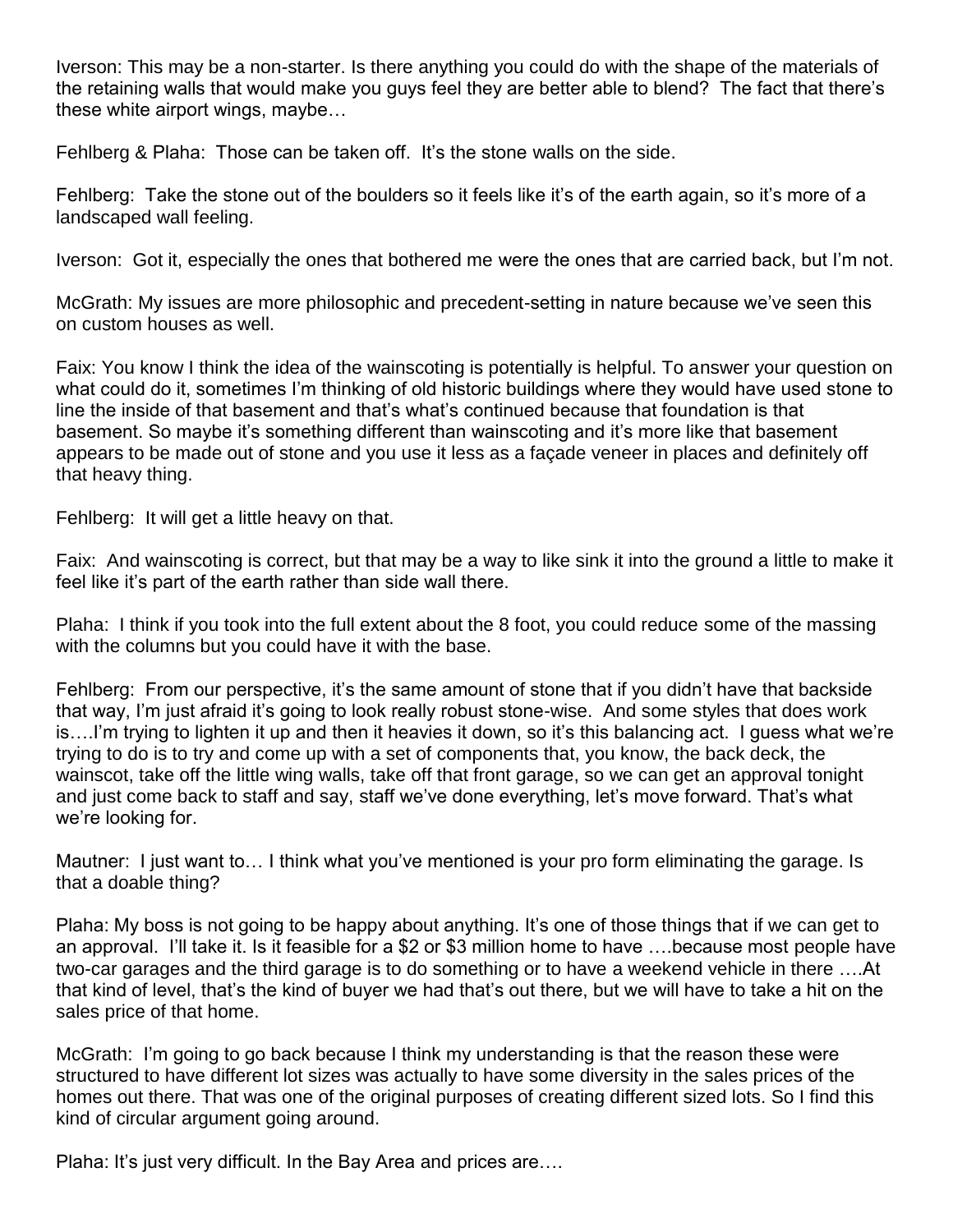Mautner: Yeah, but the price is going to be less.

McGrath: It is designed to be less. It is by design of the community to be less.

Mautner: And the price for this house is going to be less than the one next door. This is a smaller house based on value per square foot.

McGrath: I understand, as is the cost. So the bargain should be roughly be the same, maybe a little less. I'm not going to argue with your business model, but the intent of the community was to have some diversity in size and price of the homes out there.

Plaha: Yeah.

Mautner: So are we to a place where we've got enough of us that would approve, and maybe I'm the one to do the thing again….

Iverson: I would support a modified project which I think is a pretty ambitious list of offered changes, so I would support this and appreciate the fact that you guys came a very long way in trying some things we haven't tried before to see if we can learn some things for future projects. So I would support this.

Mautner: So if we made a motion, we can see where we end up and see if we can move forward.

McGrath: I would say before the motion, on principle, I would be in a much better place if the result in square footage was in line with a basement credit which was with the completed natural grade that was intended to be placed out there, which is interpolation of the upper grading and lower grading. And, whatever that is; if that's 500 square feet, it's 500 square feet, and recognize this is halfway there.

Fehlberg: Understand that they would have to do a whole new set of seating on the house on the house. Is there anything besides a completely new designed home that could get there?

Mautner: Maybe we could agree to disagree and see if there's enough of us that would go past that. Let's do this. I'll make a motion to approve this lot 194 with the following qualifications that get worked out with planning staff. 1) that the rear of the building; the stone on the columns and horizontal will be removed and the structure will be a lighter timber structure, with the architect to study a stone wainscot along that back surface; 2) the one-car garage will be removed from the site. We will acknowledge that there will be a courtyard created basically at the inside face of the garage so you still end up with the same sized courtyard being a modified wall that's on the street that's not going to be a full height wall. What else am I missing? 3) The white wing walls on the rear of the building will be removed and the grading from the major retaining wall down will be adjusted accordingly to make the surface work. And, whatever landscaping that needs to be adjusted will be adjusted. Does that cover everything?

Iverson: The last one was that there was some curved stone accents on the front and side.

McGrath: That's in the drawing.

Iverson: Oh, that's right, I thought there was somewhere else. Is it only on the garage?

Mautner: So that element doesn't get….yeah. Okay, is that clear? So I make a motion.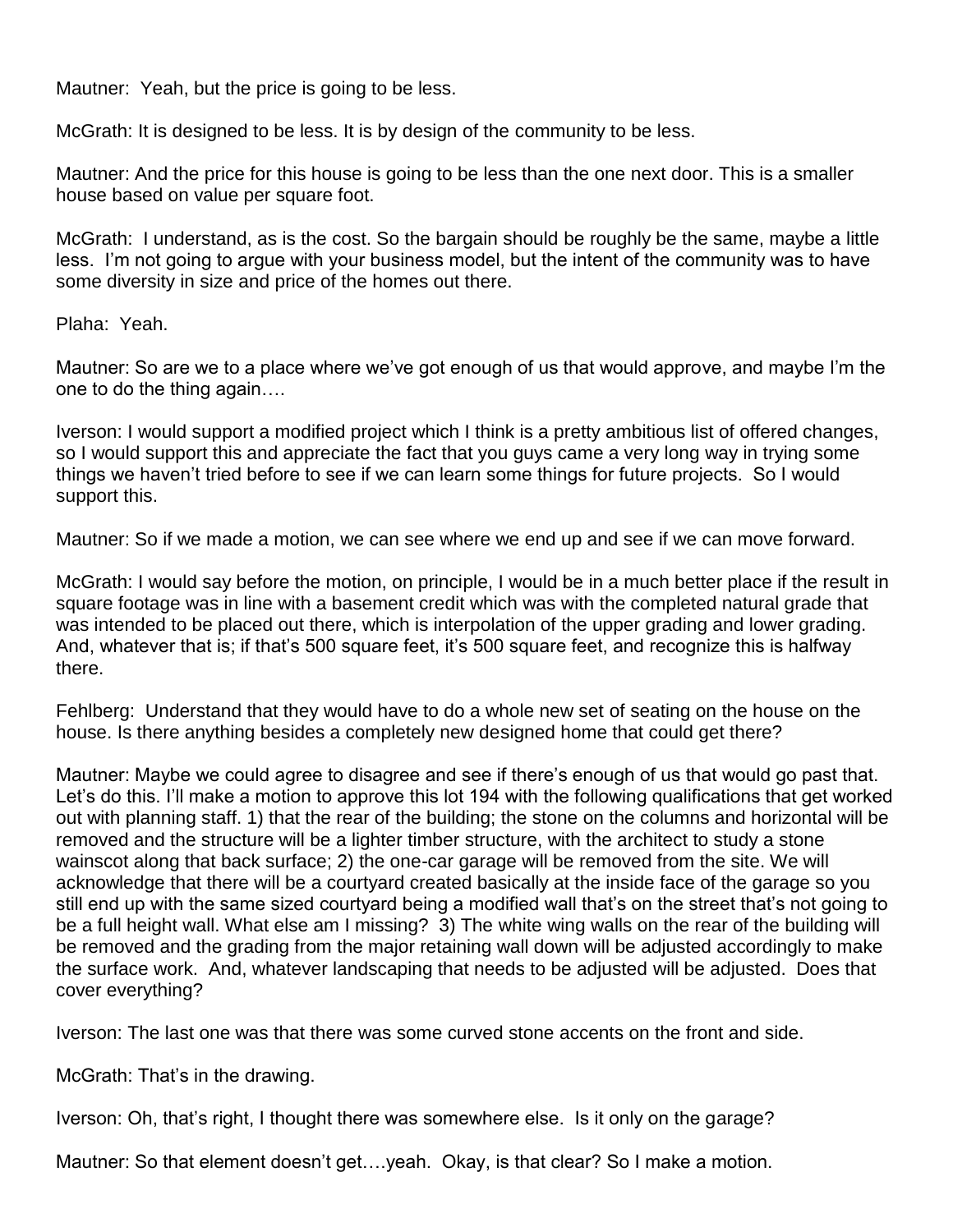Buckley: And also adopt the Statement of Official Action

Mautner: Oh, and we adopt the Statement of Official Action.

McGrath: Is there a second to that motion?

Iverson: I will second that motion.

McGrath: Okay, there is a motion on the table to approve the project with the conditions as stated by Commissioner Mautner and seconded by Commissioner Iverson, and we'll go through a roll call vote. Commissioner Roberts?

Roberts: I don't think we should have them get rid of the single car garage, but in the interest of compromise, I will vote yes.

Hoeffel: Nay. The same reason but I don't want to support forcing them to remove the garage.

Iverson: I would still support it if they kept the garage and lowered the height, so just to get that out there, and I am an "Aye" to this proposal. I like this one better.

Mautner: Aye.

Faix: Aye.

McGrath: Nay. The motion does not pass.

Fabiani: The motion does pass.

Farmer: It was 4-2.

McGrath: Okay, I'm sorry. The motion passes by a vote of 4-2 in favor of the project with the conditions stated. Congratulations.

\*END\*

#### *(Summarized recap of Action Minutes)*

#### **ACTION #1:**

Commissioner Mautner made a motion to approve Design Review and Elevated Deck Permit applications for (4) lots 191,192, 193 and 195 as recommended by staff, and to adopt the Statement of Official Action. Commissioner Iverson seconded the motion; and the motion carried by a majority (5-1-1) roll-call vote as follows: **Ayes:** Mautner, Iverson, Hoeffel, Roberts, McGrath **Nayes:** Faix

**Abstentions/Recusals:** Adamson

#### **ACTION #2:**

Commissioner Mautner made a motion to approve Design Review and Elevated Deck Permit application with additional Conditions of Approval as recommended by the Planning Commission as noted: